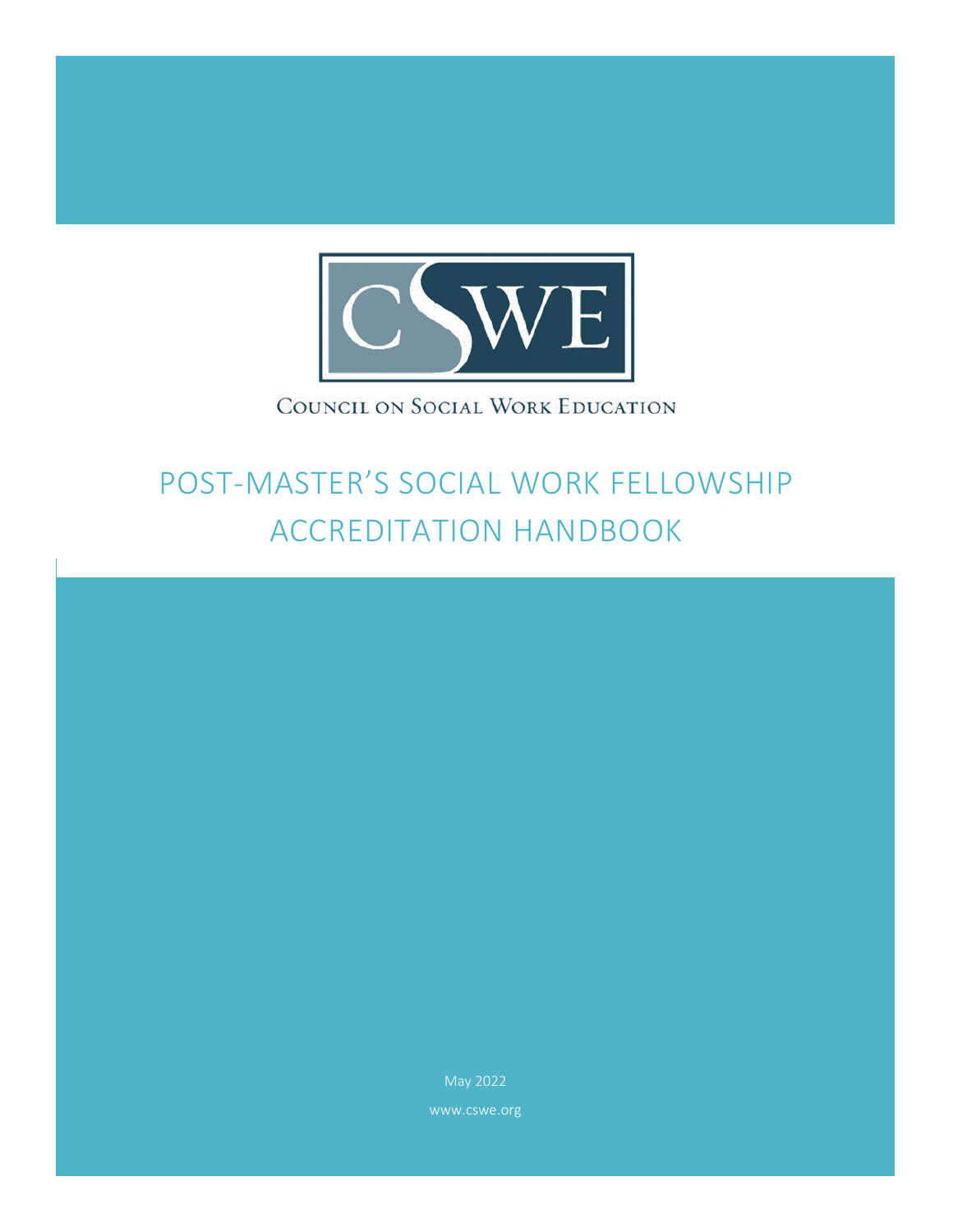# TABLE OF CONTENTS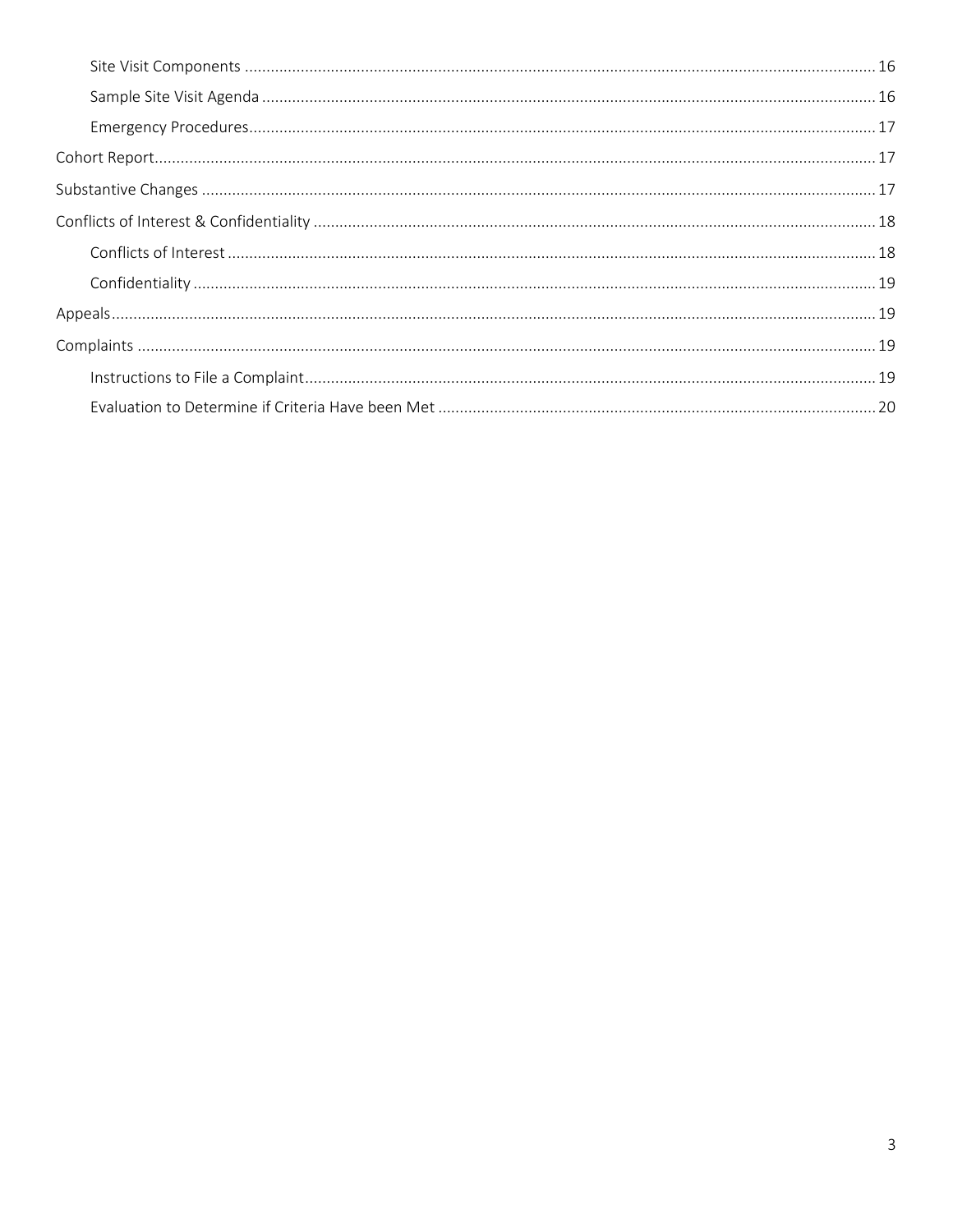### <span id="page-3-0"></span>INTRODUCTION

Fellowship programs accredited by the Council on Social Work Education (CSWE)'[s Commission on Accreditation \(COA\)](https://www.cswe.org/About-CSWE/Governance/Commissions-and-Councils/Commission-on-Accreditation.aspx) provide training and supervision to master's-level social work practitioners within one or more defined areas of social work practice.

The *Post-Master's Social Work Fellowship Accreditation Handbook* was developed to supplement the *[CSWE Handbook of](https://www.cswe.org/accreditation/standards/epas-handbook/)  [Social Work Accreditation Policies and Procedures](https://www.cswe.org/accreditation/standards/epas-handbook/) (EPAS Handbook)* and identifies the accreditation policies and procedures that apply to post-master's social work fellowship programs, specifically.

CSWE has accredited master's social work programs since its inception in 1952 and baccalaureate social work programs since 1974. In 2021, following a pilot, COA began accrediting post-master's social work fellowship programs. Unlike the academic programs accredited by COA, fellowship programs are practice based, hosted by sites offering social work services, and not tied to degree programs in colleges and universities. Therefore, the accreditation requirements and review process for fellowship programs differ from those used for the accreditation of baccalaureate and master's programs. Namely:

- The [Fellowship Review Committee \(FRC\)](#page-9-4) serves as the primary review body for fellowship programs seeking initial or continued accreditation and is responsible for making accreditation decision recommendations to the COA. The COA considers FRC recommendations and ratifies accreditation decisions.
- The *[Post-Master's Social Work Fellowship Accreditation Standards](https://www.cswe.org/accreditation/post-master-s-social-work-fellowship-accreditation-180760e5e7cfc1166d9603bd07104639/)*, approved and adopted in September 2021, serve as the basis to evaluate the quality of the fellowship program offered and to hold the program accountable to these expectations to the community, the profession, and the public.

This handbook is comprehensive but not exhaustive. Processes and policies outlined in the *[CSWE Handbook of Social](https://www.cswe.org/accreditation/standards/epas-handbook/)  [Work Accreditation Policies and Procedures](https://www.cswe.org/accreditation/standards/epas-handbook/) (EPAS Handbook)* may be adapted for post-master's social work fellowship accreditation, as deemed appropriate by CSWE and COA.

Any questions regarding this handbook, or the fellowship accreditation process in general, may be directed to [fellowship@cswe.org.](mailto:fellowship@cswe.org) Please note, this handbook is subject to change. Always confirm that the program is utilizing the most current version of the handbook as programs are solely responsible for implementing, demonstrating, and maintaining compliance with accreditation requirements.

### <span id="page-3-1"></span>ELIGIBILITY REQUIREMENTS

Eligibility requirements define the scope of CSWE-COA's post-master's social work fellowship accreditation. For a program to seek accreditation, it must meet each of the following eligibility requirements:

- 1. The program is hosted by a site offering social work services in the United States, its territories, or on U.S. military installations.
	- o If more than one organization sponsors the fellowship, there must be a contractual agreement between the organizations that outlines specific responsibilities and ownership for the fellowship.
- 2. The program is practice-based and includes supervision. Practice refers to any of the three types of social work practice: micro-level, mezzo-level, and macro-level. Social work practice experience is defined as providing social work services to individuals, families, groups, organizations, or communities.
- 3. The program's curriculum is competency-based and provides training and supervision within one or more defined areas of social work practice. The program identifies the focused area(s) of practice based on the individuals,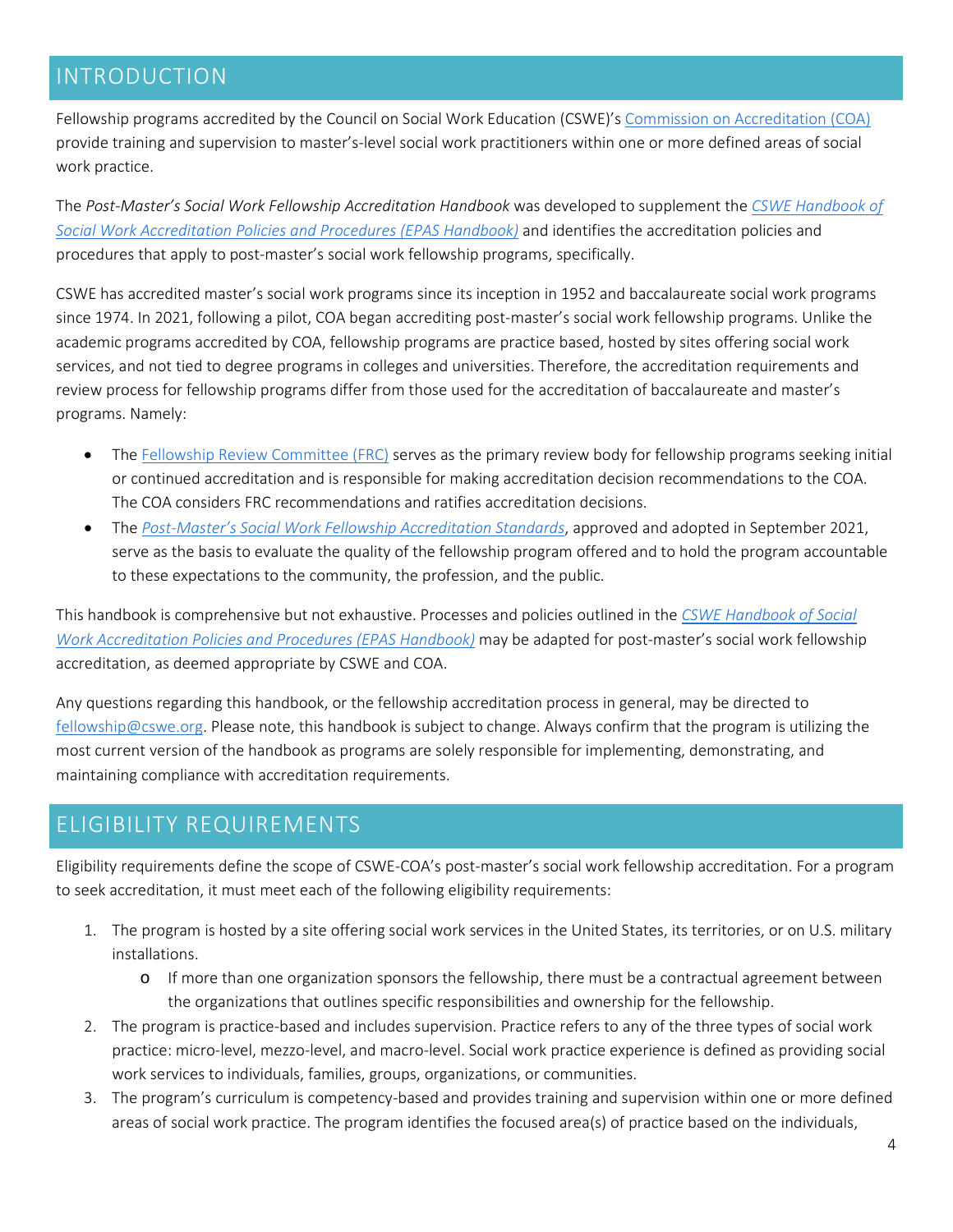families, groups, organizations, and communities served by the host site and the resources and expertise available (e.g., staff expertise, supervision availability) to provide a suitable training program. (See Fellowship Standard 2.2)

- 4. The program is structured to be 1,000 total hours minimum including 100 didactic instruction hours and 900 practice hours, minimum. The program is also structured to be completed in no fewer than 9 months and no longer than 36 months. (See Fellowship Standards 2.3.1 and 2.3.2)
	- o Program provides at minimum 900 hours of practice experience to trainees throughout the course of the program. These are hours of social work services provided by the trainee to the individuals, families, groups, organizations, or communities the fellowship's host site serves. (See Fellowship Standard 2.3.2)
	- o Of the 900 practice experience hours, at least 100 hours are supervision. Supervision is instructional guidance provided to the trainee by an experienced social worker throughout the course of the program. Supervisors hold a master's degree in social work from a CSWE-accredited program and have 2 years of post-master's social work practice experience. (See Fellowship Standards 2.3.2, 2.4, and 3.4.1)
- 5. The program requires that trainees hold a master's degree in social work from a CSWE-accredited program prior to commencing the program. This includes individuals whose degree was recognized as equivalent through CSWE's [International Social Work Degree Recognition and Evaluation Service \(ISWDRES\)](https://www.cswe.org/centers-initiatives/international-degree-review/) and graduates from Canadian social work programs accredited by CASWE covered by the [memorandum of understanding between](https://www.cswe.org/getmedia/95e13933-1b9c-4f75-8f70-484f38ed4cc6/CASWE-MOU.pdf)  [CSWE and CASWE.](https://www.cswe.org/getmedia/95e13933-1b9c-4f75-8f70-484f38ed4cc6/CASWE-MOU.pdf)
- 6. The program appoints a program director to administratively oversee all aspects of the program. If the program director does not hold a master's degree in social work from a CSWE-accredited program and have 2 years of post-master's social work practice experience, then the program appoints a program coordinator with these qualifications. (See Fellowship Standard 3.5.2).

If an accredited program is found to be out of compliance with Eligibility Requirements, the COA may initiate an adverse action.

### <span id="page-4-0"></span>FELLOWSHIP STANDARDS

CSWE uses the *[Post-Master's Social Work Fellowship Accreditation Standards](https://www.cswe.org/accreditation/post-master-s-social-work-fellowship-accreditation-180760e5e7cfc1166d9603bd07104639/)* (Fellowship Standards) to evaluate and accredit post-master's social work fellowship programs. The Fellowship Standards focus on four categories: (1) Program Mission and Goals, (2) Curriculum, (3) Learning Environment, and (4) Assessment. The program mission and goals serve as the foundation of the program. The curriculum and learning environment are developed with fulfillment of the mission and goals in mind. The assessment mechanisms implemented by the program serve to assess if the program is meeting its mission and goals.

The Fellowship Standards describe the operational and programmatic structural elements that CSWE deems essential to a quality program. The fellowship standards provide consistency and quality of the fellowship program for the trainees and the individuals, families, groups, organizations, and communities they serve. Achieving accreditation demonstrates to the public and prospective trainees that the program meets a standardized level of educational quality.

While accreditation status is reviewed at periodic intervals, programs are expected to maintain compliance between review cycles. Social work programs are solely responsible for implementing, demonstrating, and maintaining compliance with the *[Post-Master's Social Work Fellowship Accreditation Standards](https://www.cswe.org/accreditation/post-master-s-social-work-fellowship-accreditation-180760e5e7cfc1166d9603bd07104639/)* at all times.

# <span id="page-4-1"></span>INITIAL ACCREDITATION PROCESS

The following process is followed by fellowship programs seeking initial accreditation.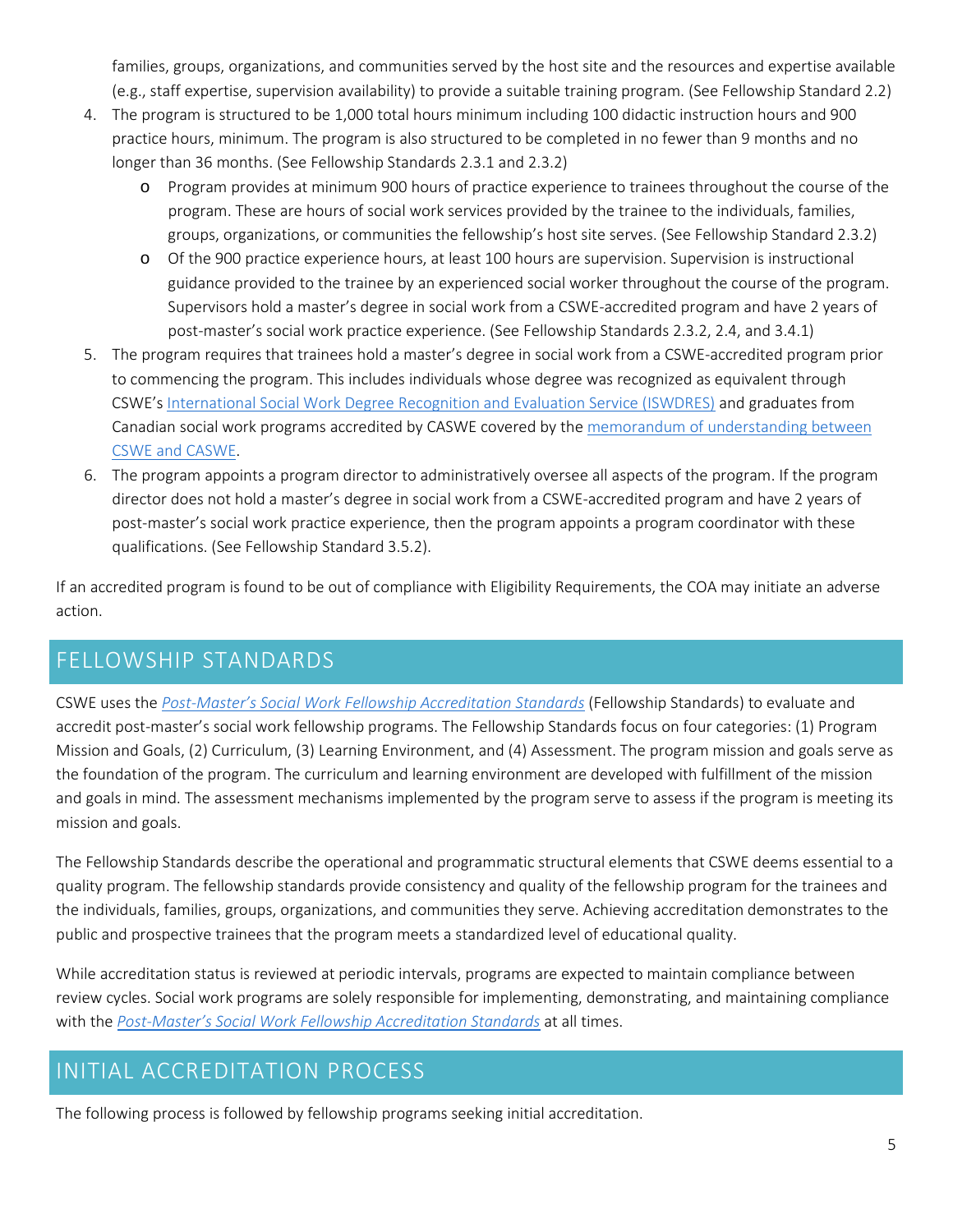#### <span id="page-5-0"></span>STEP 1: FELLOWSHIP ACCREDITATION ELIGIBILITY APPLICATION

A fellowship program must first complete and submit a *[Fellowship Accreditation Eligibility Application](https://www.cswe.org/accreditation/post-master-s-social-work-fellowship-accreditation-180760e5e7cfc1166d9603bd07104639/)* and pay the nonrefundable Eligibility Fee (see [Fees\)](#page-13-2).

- *Fellowship Accreditation Eligibility Applications* are accepted at any time. However, a program should note that once a *Fellowship Accreditation Eligibility Application* is accepted, it must proceed toward accreditation. Specifically, the program must complete and submit a *Self-Study* within 2 years; failure to do so may result in CSWE ceasing review of the program.
- Full payment of the nonrefundable Eligibility Fee is due when the *Fellowship Accreditation Eligibility Application* is submitted.
- *Fellowship Accreditation Eligibility Application* submissions that are incomplete or incorrectly formatted (see [Document Submission Guidelines\)](#page-12-1) may result in a request to revise and resubmit before it is reviewed.
- *Fellowship Accreditation Eligibility Applications* are reviewed by CSWE staff, and if needed, by the FRC to determine completeness of the form and readiness of the fellowship program to proceed with the accreditation process.
- *Fellowship Accreditation Eligibility Applications* for programs that do not meet eligibility requirements will be rejected without substantive review.

#### <span id="page-5-1"></span>STEP 2: SELF-STUDY

After a fellowship program's *Fellowship Accreditation Eligibility Application* is reviewed and approved by CSWE staff, the program completes and submits a *Self-Study* using the required *[Fellowship Accreditation Self-Study Template](https://www.cswe.org/accreditation/post-master-s-social-work-fellowship-accreditation-180760e5e7cfc1166d9603bd07104639/)*.

- 1. Programs must have at least one trainee enrolled in the program when the *Self-Study* is submitted.
- 2. Programs must submit the *Self-Study* within 2 years of approval of the fellowship program's *Fellowship Accreditation Eligibility Application*; failure to do so may result in CSWE ceasing review of the program.
- 3. Full payment of the nonrefundable Initial Accreditation Fee is due when the self-study is submitted. *The Initial Accreditation Fee* covers the cost of the visit *(se[e Fees\)](#page-13-2).*
- 4. After a fellowship program submits a *Self-Study*, it must not make any substantive changes (se[e Substantive](#page-16-2)  [Changes\)](#page-16-2). Should a program make a substantive change, it must notify CSWE staff immediately, and CSWE may suspend consideration of the fellowship program.
- 5. The *Self-Study* processing date determines when the program will be reviewed. The FRC meets 3 times per year and only 2 self-studies are reviewed per meeting (for a total of 6 programs per year). Once a *Self-Study* is submitted, and payment of the Initial Accreditation Fee is verified, the *Self-Study* is processed, and the program is placed on the next available FRC meeting agenda and corresponding review timeline. Therefore, programs are encouraged to submit a complete *Self-Study* as soon as they are ready. Submission of an incomplete, or incorrectly formatted document (see [Document Submission Guidelines\)](#page-12-1) may result in a request to revise and resubmit before the program is placed on an FRC meeting agenda.

<span id="page-5-2"></span>Once a fellowship program's *Self-Study* is received and processed, the program is placed on an FRC meeting agenda for review. The program will be notified of the corresponding review timeline and will be asked to identify any conflicts of interest with FRC members (see [Conflicts of Interest and Confidentiality\)](#page-17-0).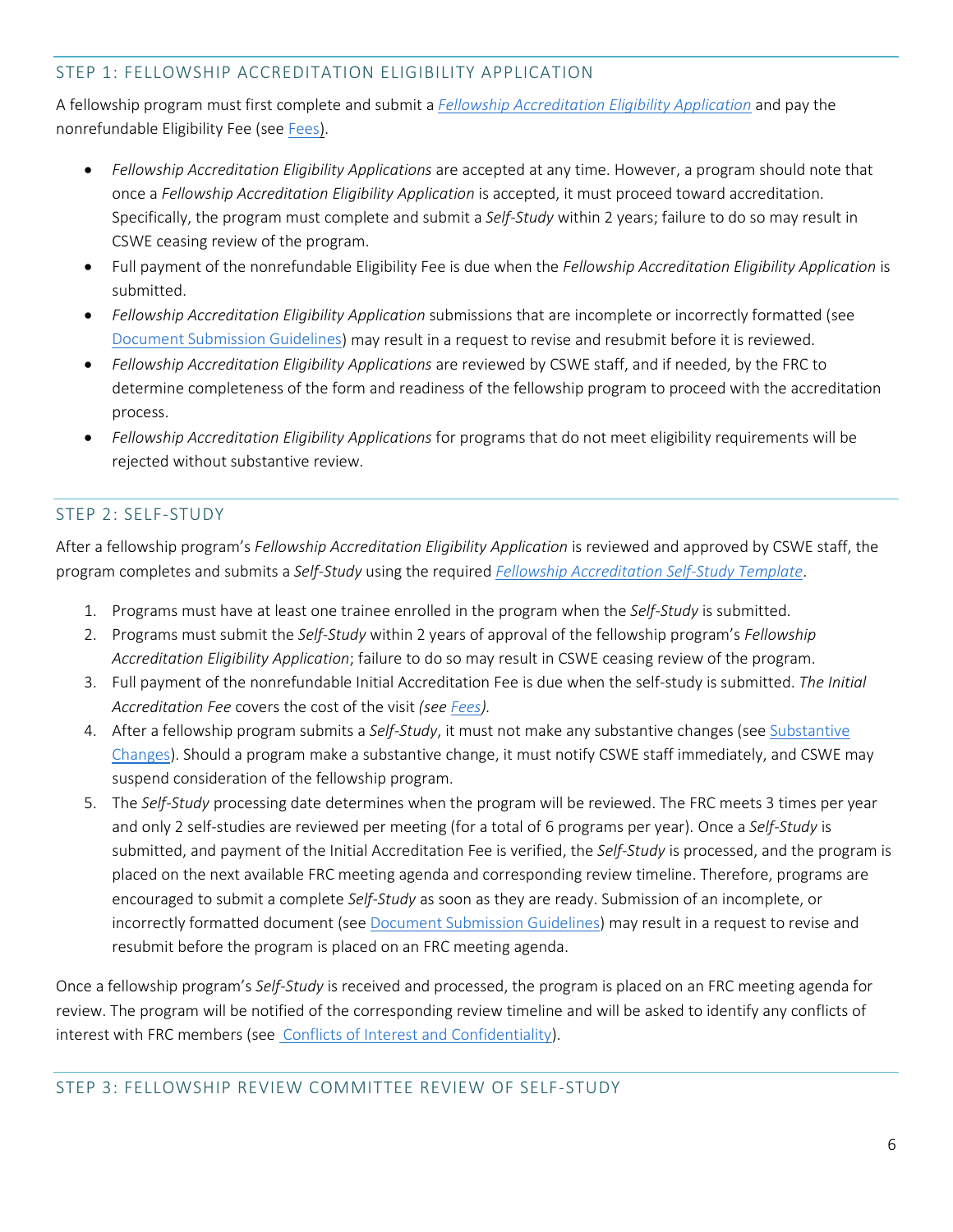The FRC meets 3 times per year (in January, May, and September) and reviews up to 2 self-studies per meeting. Ahead of each meeting, CSWE staff members assign two FRC members to review each program on the agenda. *If at any point a fellowship program no longer wishes to seek accreditation, the program may withdraw from accreditation review at any time by notifying CSWE staff in writing.*

Self-studies are provided to assigned FRC members for review:

- By early November for programs on the January FRC agenda
- By early March for programs on the May FRC agenda
- By early July for programs on the September FRC agenda

Each assigned FRC member is provided 4 weeks to review the *Self-Study* they're assigned to and completes an *Initial Accreditation Self-Study Review Brief* documenting their findings.

During each FRC meeting, the FRC reviews the programs placed on that agenda for a *Self-Study* review and makes one of three decisions:

- 1. Authorize a site visit;
- 2. Defer an authorization decision pending receipt of additional information. This may include asking the program to revise and resubmit the *Self-Study*; or
- 3. Recommend that COA deny a site visit.
	- a. Any recommendations made by the FRC to COA are confidential. Whenever the FRC decides on a recommendation to COA at one of their scheduled meetings, the program is placed on the following scheduled COA meeting agenda.
	- b. COA may accept the recommendation made by the FRC or it may choose to take an alternative action. COA decision options outlined in the *[CSWE Handbook of Social Work Accreditation Policies and](https://www.cswe.org/accreditation/standards/epas-handbook/)  [Procedures](https://www.cswe.org/accreditation/standards/epas-handbook/) (EPAS Handbook)* (3.3.11. COA Decisions for Commissioner Visit I and 3.4.8. COA Decisions for Commissioner Visit II) may be adapted for post-master's social work fellowship accreditation. The COA has sole and complete authority as the final arbiter of compliance with *the [Post-Master's Social](https://www.cswe.org/accreditation/post-master-s-social-work-fellowship-accreditation-180760e5e7cfc1166d9603bd07104639/)  [Work Fellowship Accreditation Standards](https://www.cswe.org/accreditation/post-master-s-social-work-fellowship-accreditation-180760e5e7cfc1166d9603bd07104639/)* or other evaluative criteria as the decision-making body. All accreditation decisions are ratified by the full 30-person COA at its final plenary session. Official COA decision letters are emailed to program directors thirty (30) days following the COA meeting.
	- c. A program is denied a site visit if the FRC and COA find the program's *Self-Study* to be inadequate. The program has two options in response to the decision: (1) to accept the decision or (2) to appeal by requesting a reconsideration of the decision. (See [Appeals\)](#page-18-1)

Programs that are asked to supply additional information (not revise and resubmit) are placed on the following FRC meeting agenda for review. For example:

- If the FRC defers a site visit authorization decision pending additional information at a January meeting, the program will have until March 1 to provide the clarifying information so that the site visit authorization decision may take place at the May meeting.
- If the FRC defers a site visit authorization decision pending additional information at a May meeting, the program will have until July 1 to provide the clarifying information so that the site visit authorization decision may take place at the September meeting.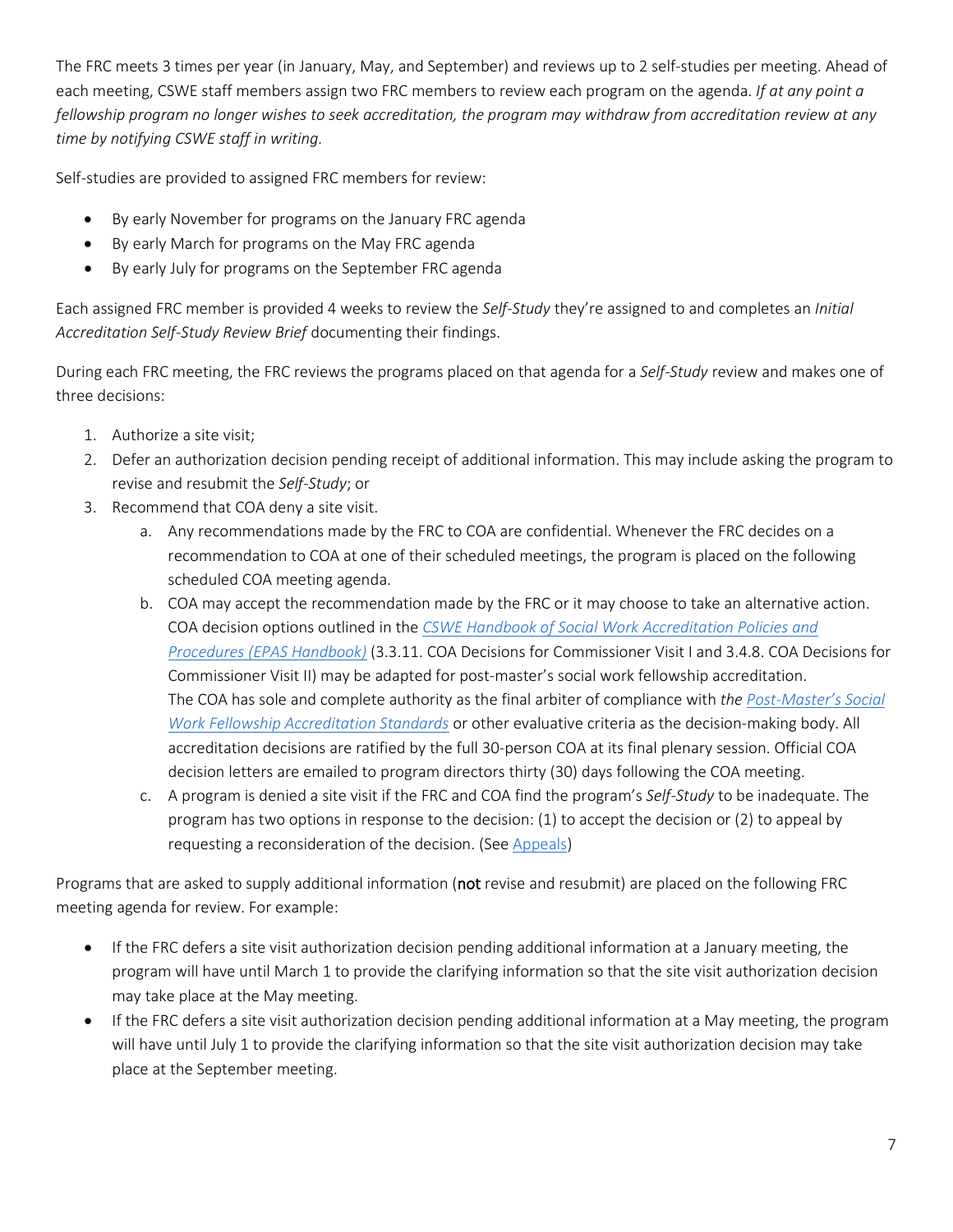If the FRC defers a site visit authorization decision pending additional information at a September meeting, the program will have until November 1 to provide the clarifying information so that the site visit authorization decision may take place at the January meeting.

However, programs that are asked to revise and resubmit are not guaranteed a spot on the next FRC agenda and will instead be assigned to the next available review timeline. Programs are asked to revise and resubmit when they fail to address all requirements of the fellowship standards sufficiently and/or fail to submit documents in the required format. The request for revision and resubmission reflects substantial issues or errors with program-submitted materials that hinders the review process. Programs in this position will be required to submit a revised *Self-Study* within 6 months. Once the revised *Self-Study* is received, the program will be placed on the next available FRC meeting agenda and corresponding review timeline.

The FRC and COA are solely responsible for selecting among the above actions in response to the review of the program materials.

#### <span id="page-7-0"></span>STEP 4: SITE VISIT

After a site visit has been authorized, a site visit is scheduled in the second half of the trainee's program. Therefore, when a site visit occurs when a site visit occurs is dependent on the length and structure of the fellowship program and timing of when the site visit is authorized. (Se[e Site Visits\)](#page-14-5)

- 1. A site visit must occur within 3 years of the authorization. If the site visit is not conducted within 3 years, then CSWE may cease review of the fellowship program.
- 2. Within two weeks of the completion of the visit, the site visitors will provide CSWE with a completed *Site Visit Report*. CSWE staff members will then provide the report to the fellowship program.
- 3. Site visits may be conducted any time of year. Accreditation decisions generally occur 5-8 months after the site visit.
	- a. If a site visit is conducted between June and September, the program is placed on the January FRC agenda for an accreditation decision recommendation to be made to COA.
	- b. If a site visit is conducted between October and January, the program is placed on the May FRC agenda for an accreditation decision recommendation to be made to COA.
	- c. If a site visit is conducted between February and May, the program is placed on the September FRC agenda for an accreditation decision recommendation to be made to COA.

Following the site visit, any communications between the site visitors and the fellowship program regarding the visit must be conducted through CSWE rather than directly between the site visit team and the program.

#### <span id="page-7-1"></span>STEP 5: FELLOWSHIP PROGRAM'S RESPONSE TO SITE VISIT REPORT

Fellowship programs are required to submit a response to the site visit report within 30 days of receiving the report. In its response to the report, the program:

- 1. lists each accreditation standard and whether it agrees or disagrees with site visit findings,
- 2. corrects any errors of fact, and
- 3. clarifies information that may have been incorrectly understood by the site visitors. Disagreements with the site visit report should be stated clearly, and additional documentation should be provided if necessary.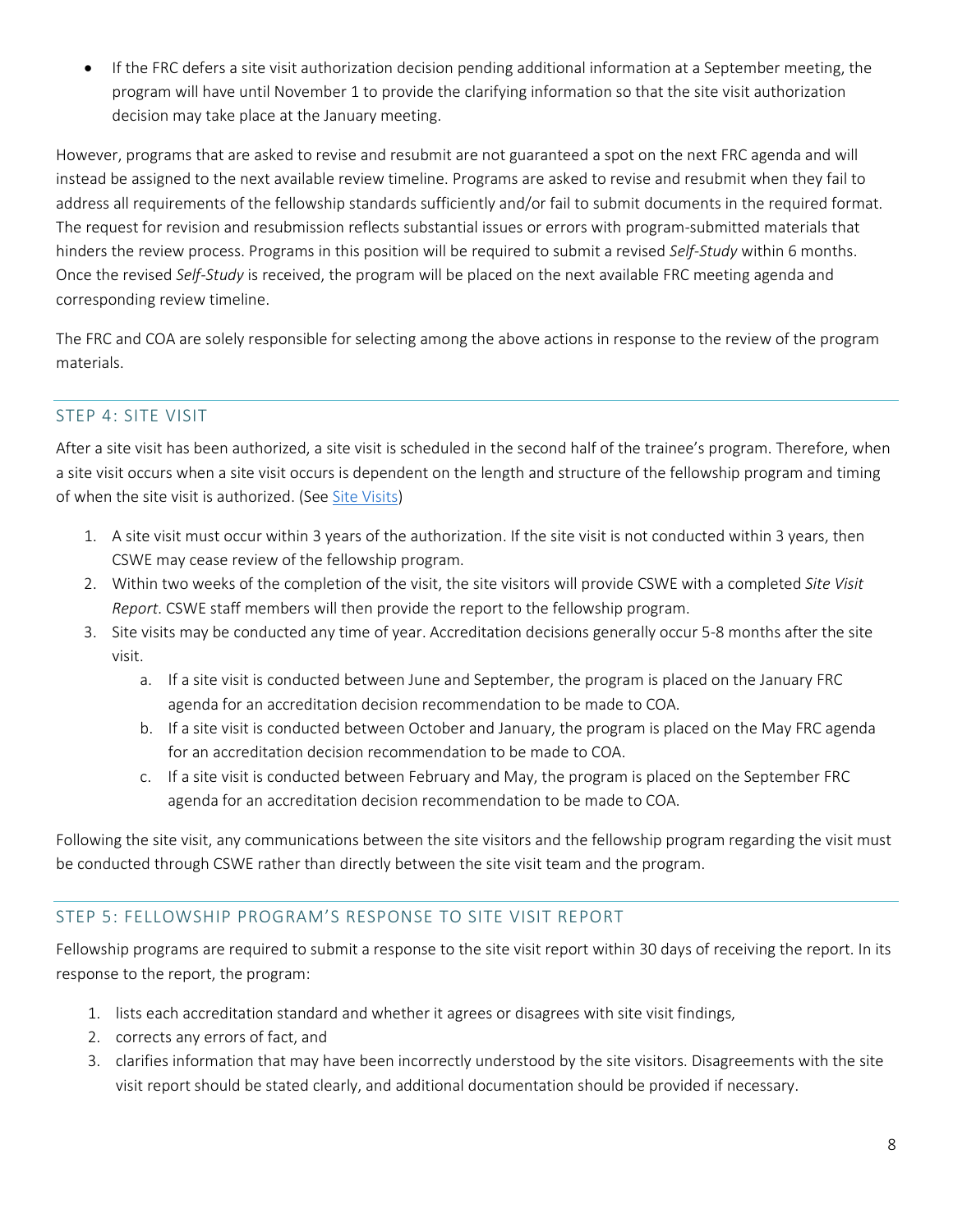In addition, if the program supplied the site visitors with any additional materials during the visit, it is the program's responsibility to append those materials to the program's response to the site visit report.

The response to the site visit report serves as the program's final written response to demonstrate compliance prior to the FRC determining an accreditation decision recommendation for the COA's consideration. Submission of an incomplete, or incorrectly formatted document (see [Document Submission Guidelines\)](#page-12-1), may result in a request to revise and may extend the review timeline for the program.

#### <span id="page-8-0"></span>STEP 6: INITIAL ACCREDITATION DECISION

After the fellowship program's response is received, two FRC members review the site visit report and the fellowship program's response. Each assigned FRC member is provided 4 weeks to complete an *Initial Accreditation Final Review Brief* documenting their findings.

During each FRC meeting, the FRC reviews the programs placed on that agenda for an initial accreditation review and makes one of three decisions:

- 1. Recommend that the COA grant accreditation for 5 years.
- 2. Defer the accreditation decision recommendation. The FRC may require that the fellowship program submit information or host an additional site visit (Se[e Site Visits](#page-14-5) and [Fees\)](#page-13-2)
- 3. Recommend that the COA deny accreditation. (See [Appeals\)](#page-18-1)

Any recommendations made by the FRC to COA are confidential. Whenever the FRC decides on a recommendation to COA at one of their scheduled meetings, the program is placed on the following scheduled COA meeting agenda.

- If an accreditation recommendation is decided by the FRC at their January meeting, that program is placed on the February COA meeting agenda.
- If an accreditation recommendation is decided by the FRC at their May meeting, that program is placed on the June COA meeting agenda.
- If an accreditation recommendation is decided by the FRC at their September meeting, that program is placed on the October COA meeting agenda.

COA may accept the recommendation made by the FRC or it may choose to take an alternative action. Full COA decision options outlined in the *[CSWE Handbook of Social Work Accreditation Policies and Procedures](https://www.cswe.org/accreditation/standards/epas-handbook/) (EPAS Handbook)* (4.6 COA Decisions for Initial Accreditation) may be adapted for post-master's social work fellowship accreditation.

The COA has sole and complete authority as the final arbiter of compliance with the *[Post-Master's Social Work Fellowship](https://www.cswe.org/accreditation/post-master-s-social-work-fellowship-accreditation-180760e5e7cfc1166d9603bd07104639/)  [Accreditation Standards](https://www.cswe.org/accreditation/post-master-s-social-work-fellowship-accreditation-180760e5e7cfc1166d9603bd07104639/)* or other evaluative criteria as the decision-making body. All accreditation decisions are ratified by the full 30-person COA at its final plenary session. Official COA decision letters are emailed to program directors thirty (30) days following the COA meeting.

### <span id="page-8-1"></span>MAINTAINING ACCREDITATION

Post-master's social work fellowship programs are accredited for a period of eight (8) years. Between these regularly scheduled accreditation reviews, programs are solely responsible for implementing, demonstrating, and maintaining compliance with the *[Post-Master's Social Work Fellowship Accreditation Standards](https://www.cswe.org/accreditation/post-master-s-social-work-fellowship-accreditation-180760e5e7cfc1166d9603bd07104639/)*. To maintain accreditation, the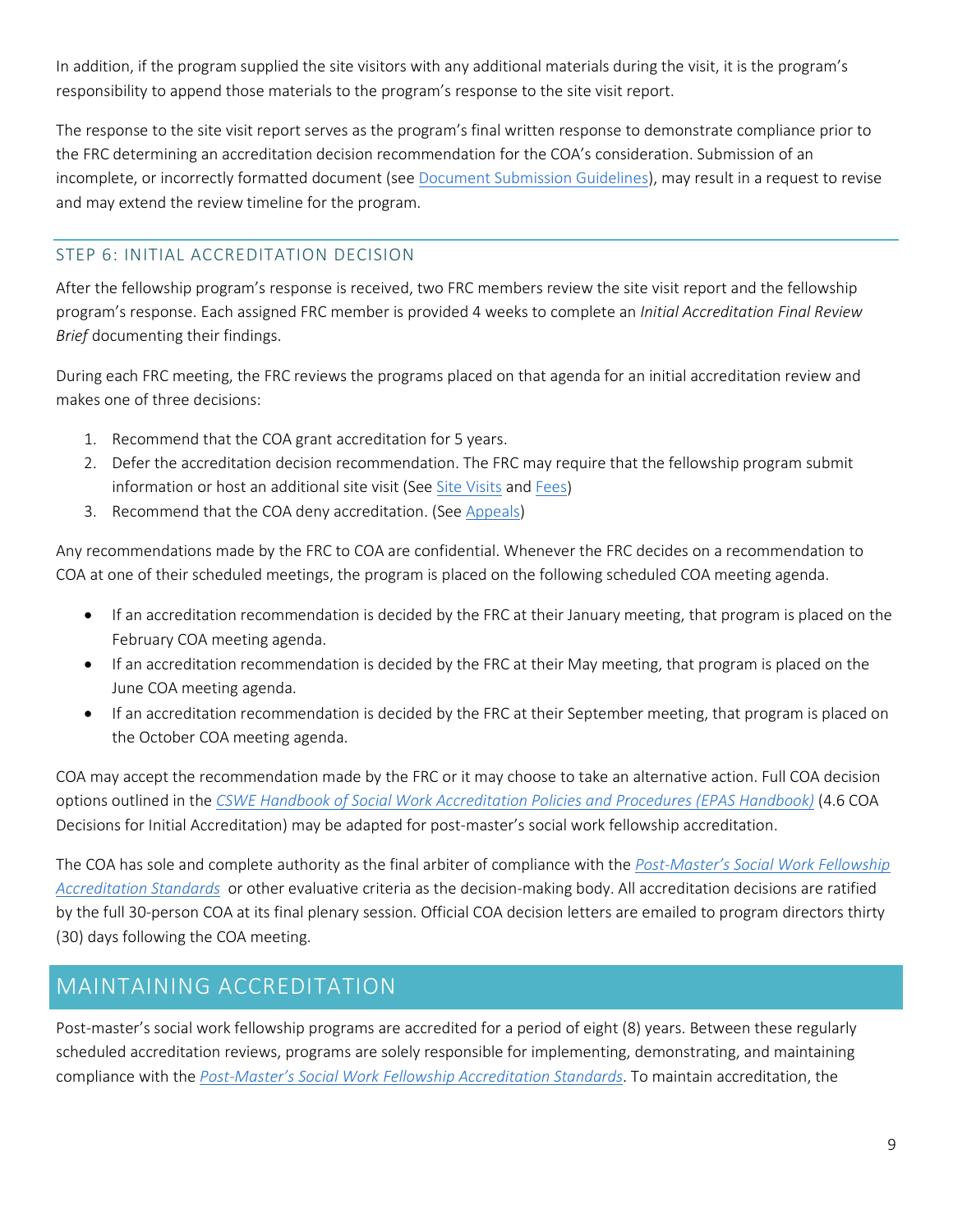fellowship must continue to meet accreditation requirements, including completing Cohort Reports (se[e Cohort](#page-16-1) Report), submitting Annual Fees (see [Fees\)](#page-13-2), and reporting Substantive Changes (see [Substantive Changes\)](#page-16-2).

Accreditation is an ongoing process and encourages program renewal and continuous quality improvement efforts.

If a program wishes to withdraw from accredited status or discontinue offering the program, the program director and/or their superior sends a formal letter to CSWE staff of its intent and provides its plan for teaching out trainees currently enrolled in the program. A program is expected to remain in full compliance with all fellowship standards during the withdrawal process.

### <span id="page-9-0"></span>REAFFIRMATION PROCESS

After receipt of its initial accreditation, a program's accredited status is reviewed for reaffirmation every eight (8) years. The steps in reaffirming a program's accreditation are:

#### <span id="page-9-4"></span><span id="page-9-1"></span>STEP 1: SELF-STUDY

- 1. The program completes and submits a *Self-Study* using the required *[Fellowship Accreditation Self-Study Template.](https://www.cswe.org/accreditation/post-master-s-social-work-fellowship-accreditation-180760e5e7cfc1166d9603bd07104639/)*
- 2. The *Self-Study* must be submitted 1 year, but no more than 15 months, prior to the expiration of the program's current accreditation term. Failure to do so may result in a lapse in the program's accreditation.
- 3. Full payment of the nonrefundable Reaffirmation Fee is due when the *Self-Study* is submitted. *The Reaffirmation Fee covers the cost of the visit (see [Fees\)](#page-13-2).*
- 4. Submission of an incomplete, or incorrectly formatted *Self-Study* document (se[e Document Submission](#page-12-1)  [Guidelines\)](#page-12-1) may result in a request to revise and resubmit and may result in an extended review period.
- 5. A fellowship program undergoing reaffirmation review is discouraged from making any substantive changes (see [Substantive Changes\)](#page-16-2). Should a fellowship program undergoing reaffirmation review make a substantive change after the *Self-Study* is submitted, it must notify CSWE staff immediately. This may result in an extended review period and lapse in the program's accreditation.

#### <span id="page-9-2"></span>STEP 2: FELLOWSHIP REVIEW COMMITTEE REVIEW OF SELF-STUDY

CSWE staff members assign two FRC members to review each program's reaffirmation *Self-Study*. Each assigned FRC member is provided 4 weeks to review the *Self-Study* they're assigned to and completes a *Reaffirmation Self-Study Review Brief* documenting their findings and prepare for the site visit.

#### <span id="page-9-3"></span>STEP 3: SITE VISIT

- 1. A site visit is scheduled for around 6 months prior to the expiration of the program's current accreditation term. (Se[e Site Visits\)](#page-14-5).
- 2. Payment of the nonrefundable Reaffirmation Fee must be confirmed prior to the visit being scheduled. If the site visit is not conducted during this time frame, this may result in a lapse in the program's accreditation.
- 3. Within two weeks of the completion of the visit, the site visitors will provide CSWE with a completed *Site Visit Report*. CSWE staff members will then provide the report to the fellowship program.
- 4. Site visits may be conducted any time of year. Accreditation decisions generally occur 5-8 months after the site visit.
	- a. If a site visit is conducted between June and September, the program is placed on the January FRC agenda for an accreditation decision recommendation to be made to COA.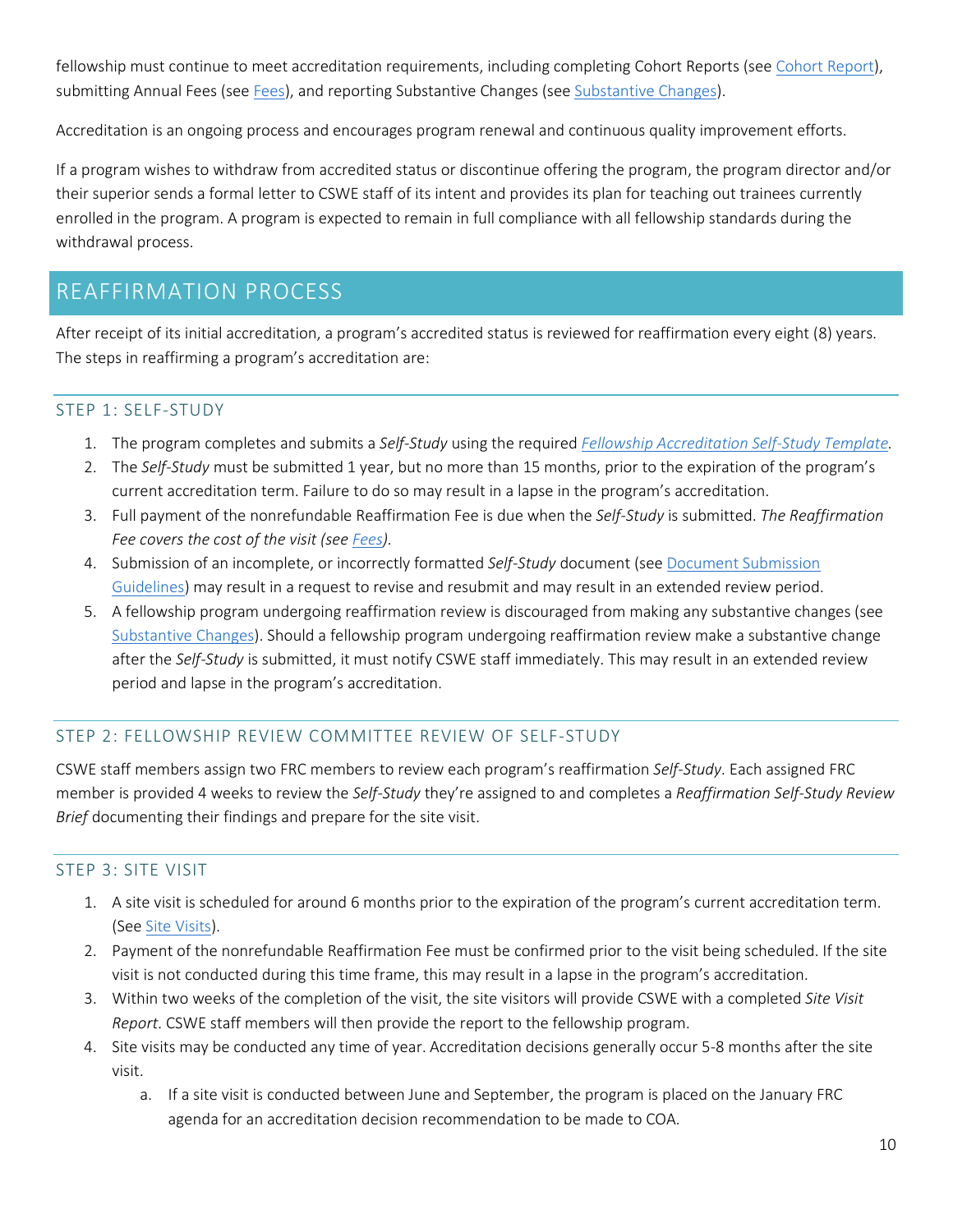- b. If a site visit is conducted between October and January, the program is placed on the May FRC agenda for an accreditation decision recommendation to be made to COA.
- c. If a site visit is conducted between February and May, the program is placed on the September FRC agenda for an accreditation decision recommendation to be made to COA.

Following the site visit, any communications between the site visitors and the fellowship program regarding the visit must be conducted through CSWE rather than directly between the site visit team and the program.

#### <span id="page-10-0"></span>STEP 4: FELLOWSHIP PROGRAM'S RESPONSE TO SITE VISIT REPORT

Fellowship programs are required to submit a response to the site visit report within thirty (30) days of receiving the report. In its response to the report, the program:

- 1. Lists each accreditation standard and whether it agrees or disagrees with site visit findings,
- 2. Corrects any errors of fact, and
- 3. Clarifies information that may have been incorrectly understood by the site visitors. Disagreements with the site visit report should be stated clearly, and additional documentation should be provided if necessary.

In addition, if the program supplied the site visitors with any additional materials during the visit, it is the program's responsibility to append those materials to the program's response to the site visit report.

The response to the site visit report serves as the program's final written response to demonstrate compliance prior to the FRC determining an accreditation decision recommendation for the COA's consideration. Submission of an incomplete, or incorrectly formatted document (see [Document Submission Guidelines\)](#page-12-1), may result in an extended review period and lapse in the program's accreditation.

#### <span id="page-10-1"></span>STEP 5: REAFFIRMATION DECISION

After the fellowship program's response is received, two FRC members review the site visit report and the fellowship program's response. Each assigned FRC member is provided 4 weeks to complete a *Reaffirmation Final Review Brief* documenting their findings.

During each FRC meeting, the FRC reviews the programs placed on that agenda for a reaffirmation review and makes one of four decisions:

- 1. Recommend that COA reaffirm accreditation for 5 years.
- 2. Defer the reaffirmation decision recommendation. The FRC may require that the fellowship program submit information or host an additional site visit. (See [Site Visits](#page-14-5) and [Fees\)](#page-13-2)
- 3. Place the program on conditional accredited status. (See [Appeals\)](#page-18-1)
- 4. Recommend that the COA initiate withdrawal of accredited status. (See [Appeals\)](#page-18-1)

Any recommendations made by the FRC to COA are confidential. Whenever the FRC decides on a recommendation to COA at one of their scheduled meetings, the program is placed on the following scheduled COA meeting agenda.

- If a reaffirmation recommendation is decided by the FRC at their January meeting, that program is placed on the February COA meeting agenda.
- If a reaffirmation recommendation is decided by the FRC at their May meeting, that program is placed on the June COA meeting agenda.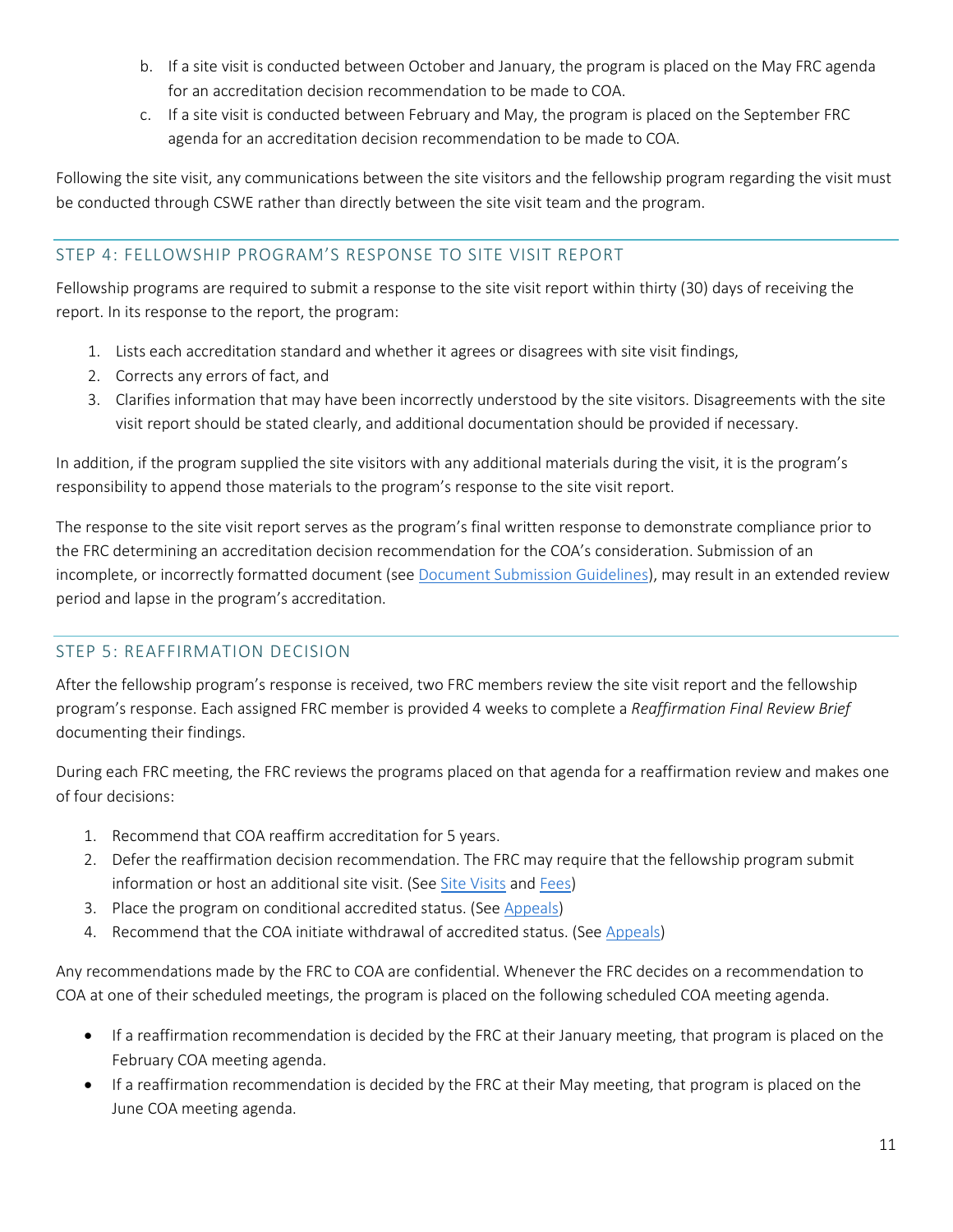• If a reaffirmation recommendation is decided by the FRC at their September meeting, that program is placed on the October COA meeting agenda.

COA may accept the recommendation made by the FRC or it may choose to take an alternative action. Full COA decision options outlined in the *[CSWE Handbook of Social Work Accreditation Policies and Procedures](https://www.cswe.org/accreditation/standards/epas-handbook/) (EPAS Handbook)* (2.6 COA Reaffirmation Determination and Decisions) may be adapted for post-master's social work fellowship accreditation. All accreditation decisions are ratified by the full 30-person COA at its final plenary session. Official COA decision letters are emailed to program directors thirty (30) days following the COA meeting.

# <span id="page-11-0"></span>FELLOWSHIP REVIEW COMMITTEE

The FRC serves as the primary review body for fellowship programs seeking initial or continued accreditation and is responsible for making accreditation decision recommendations to COA.

The FRC is a volunteer body comprised of social work educators and practitioners. The committee is committed to the following:

- Implementing an accreditation process guided by transparent criteria
- Ensuring fellowship programs meet minimum accreditation requirements
- Fostering continuous improvement and innovation
- Sharing industry knowledge about emerging trends in fellowship practice

#### <span id="page-11-1"></span>SELF-STUDY REVIEW

FRC members are responsible for reviewing each fellowship program's *Self-Study*; determining whether a site visit is authorized for the program; preparing reports that summarize the strengths, concerns, and areas of improvement of the program; and recommending an accreditation decision to COA.

#### <span id="page-11-2"></span>SITE VISITS

FRC members are expected to conduct two site visits per year. FRC members are expected to visit the fellowship programs whose *Self-Study* they have reviewed. This includes cases in which a program's *Self-Study* is assigned for review during an FRC member's term, but the program's site visit takes place after the expiration of the member's term.

Site visit travel expenses are reimbursed by CSWE.

#### <span id="page-11-3"></span>VIRTUAL MEETINGS

The FRC meets virtually three times a year (January, May, and September). FRC members are expected to attend all FRC meetings on time and participate until their conclusion. During these meetings:

- CSWE staff present any updates and provides training,
- FRC discusses any accreditation matters and assess the effectiveness of the accreditation process and makes changes, as needed, to support the development and continuous improvement of social work fellowship training,
- Reconciles site visit authorization decision for self-studies reviewed on that agenda (up to 2 per meeting); and
- Reconciles initial accreditation and reaffirmation decision recommendations for COA's consideration.

Additional virtual meetings may be scheduled as needed.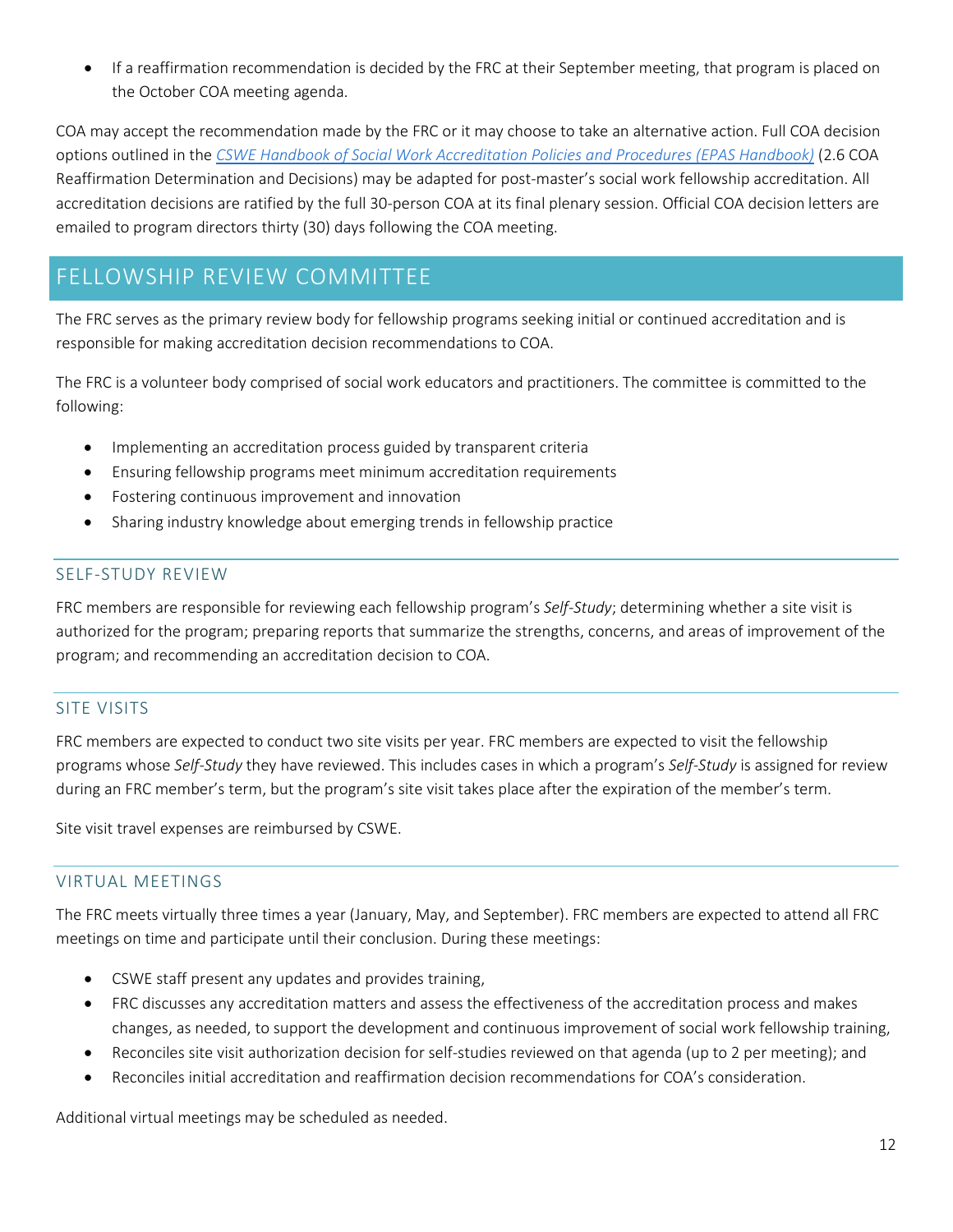## <span id="page-12-0"></span>COMMISSION ON ACCREDITATION

The [Commission on Accreditation \(COA\)](https://www.cswe.org/about-cswe/governance/commissions-and-councils/commission-on-accreditation/) is the sole accrediting body for social work education in the United States and its territories and receives its authority from CSWE's bylaws, and through its recognition granted by the [Council for Higher](https://www.chea.org/)  [Education Accreditation \(CHEA\).](https://www.chea.org/) COA is responsible for establishing professional standards and conducting accreditation reviews to ensure high quality educational programs that prepare graduates to meet the changing demands of professional social work practice.

The post-master's social work fellowship accreditation process established by CSWE and COA is largely supported by the Fellowship Review Committee (FRC). The FRC serves as the primary review body for fellowship programs seeking initial or continued accreditation and is responsible for making accreditation decision recommendations to COA. COA considers FRC recommendations and ratifies accreditation decisions.

Up to two COA members are appointed to serve as liaisons to the Fellowship Review Committee. The liaisons attend the FRC meetings which allows the liaisons to obtain firsthand knowledge of FRC discussions and provide more opportunities to give feedback and direction to fellowship accreditation initiative. During each COA meeting, the liaisons and/or staff present a Post-master's Social Work Fellowship Accreditation Report and assist with transitioning and clarifying FRC accreditation recommendations to COA, as needed.

COA may accept recommendations made by the FRC or it may choose to take alternative actions. Full COA decision options outlined in the *[CSWE Handbook of Social Work Accreditation Policies and Procedures](https://www.cswe.org/accreditation/standards/epas-handbook/) (EPAS Handbook)* (2.6 COA Reaffirmation Determinations and Decisions and 4.6 COA Decisions for Initial Accreditation) may be adapted for postmaster's social work fellowship accreditation.

The COA has sole and complete authority as the final arbiter of compliance with the *[Post-Master's Social Work Fellowship](https://www.cswe.org/accreditation/post-master-s-social-work-fellowship-accreditation-180760e5e7cfc1166d9603bd07104639/)  [Accreditation Standards](https://www.cswe.org/accreditation/post-master-s-social-work-fellowship-accreditation-180760e5e7cfc1166d9603bd07104639/)* or other evaluative criteria as the decision-making body. All accreditation decisions are ratified by the full 30-person COA at its final plenary session. Official COA decision letters are emailed to program directors thirty (30) days following the COA meeting.

A full description of COA, its composition, and responsibilities, can be found in the *[CSWE Handbook of Social Work](https://www.cswe.org/accreditation/standards/epas-handbook/)  [Accreditation Policies and Procedures](https://www.cswe.org/accreditation/standards/epas-handbook/) (EPAS Handbook)* (1.1.5 Commission on Accreditation). Also, please note that processes and policies outlined in the *[CSWE Handbook of Social Work Accreditation Policies and Procedures](https://www.cswe.org/accreditation/standards/epas-handbook/) (EPAS Handbook)* may also be adapted for post-master's social work fellowship accreditation, as deemed appropriate by CSWE and COA.

### <span id="page-12-1"></span>DOCUMENT SUBMISSION GUIDELINES

CSWE Staff and the Fellowship Review Committee are responsible for reading materials of several fellowship programs. For that reason, it is vital that the materials provided by programs are concise, complete, straightforward, and welldocumented. The following policies and procedures apply to all documents submitted to CSWE, COA, or FRC. This includes but is not limited to:

- Statements of Intent
- Initial Accreditation Self-Studies
- Reaffirmation Self-Studies
- Program responses to visit reports
- Cohort Reports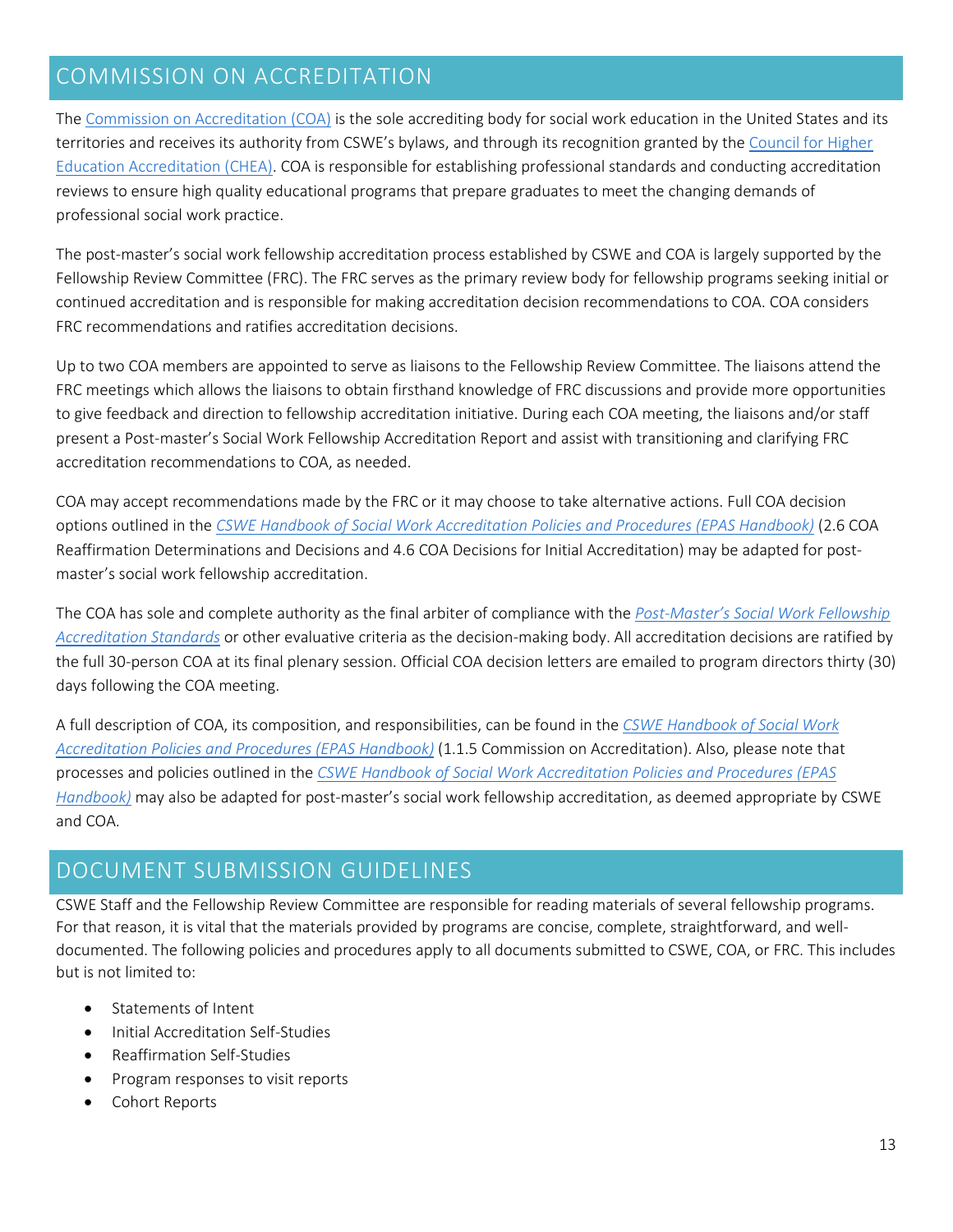Substantive Change notifications

Programs that submit materials that are incomplete or incorrectly formatted may be asked to revise and resubmit. The request for revision and resubmission reflects substantial issues or errors with program-submitted materials that hinders the review process. Should the program fail to submit the accreditation document(s) by the revision due date, the COA may initiate an adverse action.

#### <span id="page-13-0"></span>REQUIRED FORMAT

- Accreditation processes are paperless. All materials are submitted electronically via email.
- Programs will utilize the required templates for submission of Statements of Intent, Self-Studies, or Cohort Reports.
- The entire document must be a single/continuous file with all relevant compliance materials embedded directly into the document. Appendices and separate attachments may not be included in any document submission.
- Acceptable document types include:
	- o 1 comprehensive searchable Adobe PDF document; or
	- o 1 comprehensive Microsoft Word Document

Documents must be accessible and searchable. Cloud-based documents, scanned documents, or password protected documents will NOT be accepted. Short supporting documentation such as letters or memos are the only exception to the no scanning rule. Any short supporting document that is scanned needs to be legible and incorporated into the relevant narrative response section (not included as an appendix or separate attachment).

- Address each component of the standard and/or prompt in your response and use subheadings when appropriate.
- All required compliance information MUST be documented via a narrative response to the standard and/or prompt. Narrative responses need to be complete. Refrain from responding with "n/a," "see attached," or simply providing a web-based hyperlink. Also, refrain from referring the FRC or COA to previously submitted documents. The FRC and COA must be able to review and determine compliance without referring to documents not provided in the current submission.
- All program information and operations reported should be current as of the time of the submission.

#### <span id="page-13-1"></span>TIPS FOR RESPONDING TO CONCERNS

- When responding to concerns, specify the actions that have been taken and provide documentation that they have been completed. If any concerns remain to be clarified, the program clearly identifies the plan, the schedule, and provides evidence of commitment of resources for accomplishing the plan.
- CSWE accreditation is voluntary and, as such, the burden of proof regarding compliance with accreditation requirements is the responsibility of the fellowship program. When addressing a concern, avoid a defensive response that refutes reviewer or site visit comments and instead demonstrate the desire to provide clarification or documentation that supports program compliance with accreditation requirements. In addition, refrain from referring the FRC or COA to previously submitted documents. The FRC and COA must be able to review and determine compliance without referring to documents not provided in the current submission.
- Any revisions made are clearly highlighted, marked, or underlined to facilitate review.

### <span id="page-13-2"></span>ACCREDITATION FEES

The following fees must be paid by programs seeking initial and continued accreditation:

| Amount  | <u>I</u> ype              |
|---------|---------------------------|
| \$2,000 | Eligibility Fee           |
| \$2,000 | Initial Accreditation Fee |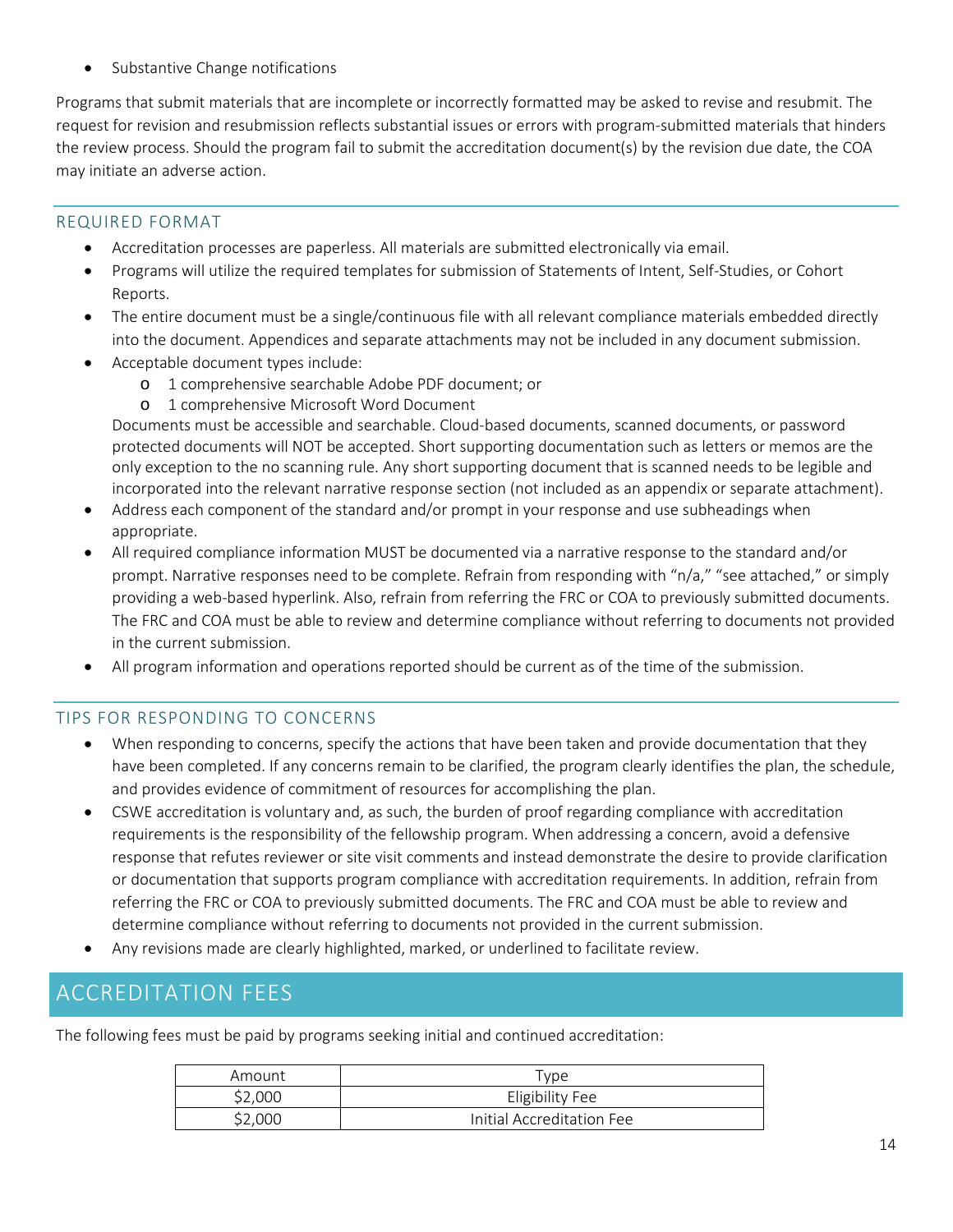|                                                                                 | (includes the cost of the site visit) |
|---------------------------------------------------------------------------------|---------------------------------------|
| \$1,000                                                                         | Annual Accreditation Fee              |
| \$2,000                                                                         | Reaffirmation Fee                     |
|                                                                                 | (includes the cost of the site visit) |
| \$2000                                                                          | Site Visit Fee                        |
| All fees associated with accreditation are nonrefundable and subject to change. |                                       |

#### <span id="page-14-0"></span>ELIGIBILITY FEE

The eligibility fee is paid by a fellowship program seeking initial accreditation. The fee is submitted alongside the program's *Fellowship Accreditation Eligibility Application*. *Fellowship Accreditation Eligibility Applications* are accepted on a rolling basis.

#### <span id="page-14-1"></span>INITIAL ACCREDITATION FEE

Fellowship programs seeking initial accreditation will submit the initial accreditation fee alongside the initial accreditation *Self-Study*. The fee covers the cost of the site visit (se[e Site Visit Fee\)](#page-14-4).

#### <span id="page-14-2"></span>ANNUAL ACCREDITATION FEE

All accredited fellowship programs must pay an annual fee each year in order to maintain accreditation. Annual fees are invoiced in January and due by February 28.

If an accredited program fails to submit an Annual Fee on time, the COA may initiate an adverse action.

#### <span id="page-14-3"></span>REAFFIRMATION FEE

Fellowship programs seeking reaffirmation will submit the reaffirmation fee alongside the reaffirmation *Self-Study*. The fee covers the cost of the site visit (see [Site Visit Fee\)](#page-14-4).

#### <span id="page-14-4"></span>SITE VISIT FEE

The Initial Accreditation Fee and Reaffirmation Fee each cover the cost of a site visit. Should an additional site visits be required, the fellowship program must pay the Site Visit Fee once the visit is scheduled. If the site visit fee is not paid sixty (60) days before the date of the scheduled visit, the site visit will be cancelled and CSWE may cease review of the fellowship program or the COA may initiate an adverse action.

### <span id="page-14-5"></span>SITE VISITS

All programs seeking initial accreditation or reaffirmation undergo a site visit. There may be times when additional or subsequent site visits are required by the FRC or COA to determine compliance with accreditation requirements. *The program bears the cost of any site visit (see [Fees\)](#page-13-2).*

#### <span id="page-14-6"></span>SITE VISIT PURPOSE

The site visit is an integral part of the peer-review process. It allows the FRC and COA to ensure that, in the best judgment of a group of qualified professionals, the fellowship meets accreditation requirements. Specifically, site visitors validate findings and information present in the *Fellowship Accreditation Eligibility Application* and *Self-Study* and collect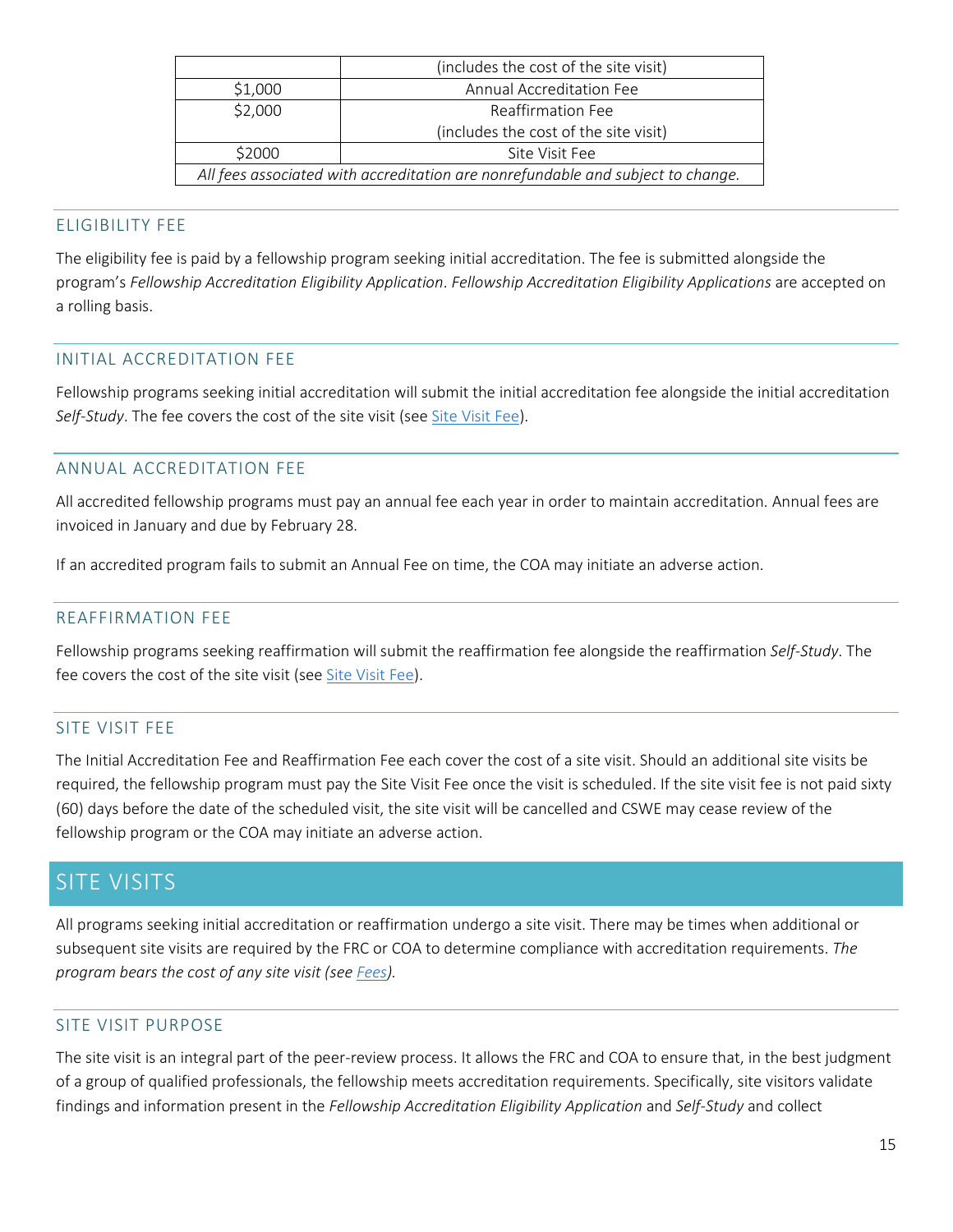information to be used by the FRC and COA to determine the extent to which the *[Post-Master's Social Work Fellowship](https://www.cswe.org/accreditation/post-master-s-social-work-fellowship-accreditation-180760e5e7cfc1166d9603bd07104639/)  [Accreditation Standards](https://www.cswe.org/accreditation/post-master-s-social-work-fellowship-accreditation-180760e5e7cfc1166d9603bd07104639/)* are met.

Site visits occur so that a site visitor may gather information. Please note that site visitors do not make judgements, recommendations, or compliance determinations.

#### <span id="page-15-0"></span>SITE VISIT COMPONENTS

Site visits are conducted in-person by two FRC members. Whenever possible, the same FRC members will review the fellowship program's *Self-Study* and complete the fellowship's site visit.

Site visits are generally conducted over the course of one day. Depending on the fellowship program size or structure, a longer visit may be warranted. The major components of the site visit include the following:

- Meeting with the fellowship program director. This meeting helps orient the site visitors to the program and establishes the relationship with the program director as primary contact for the duration of the visit. Should the program director wish, they may invite other constituents to participate in their meeting.
- Meeting with the department administrator or program director's superior. Depending on the program structure, it may be appropriate for the site visitors to meet with a designee instead. The purpose of the meeting is to learn more about the role and place of the fellowship program within the host site. The program director may or may not be present for this meeting.
- Meetings with fellowship program instructors. These meetings may take place individually or as a group. The term "fellowship instructors" refers to both the staff responsible for any of the non-supervision learning activities as well as the staff providing the 100 required hours of supervision (see Accreditation Standard 3.4 in the see *[Post-](https://www.cswe.org/accreditation/post-master-s-social-work-fellowship-accreditation-180760e5e7cfc1166d9603bd07104639/)[Master's Social Work Fellowship Accreditation Standards](https://www.cswe.org/accreditation/post-master-s-social-work-fellowship-accreditation-180760e5e7cfc1166d9603bd07104639/)*). The program director may not be present for these.
- Meetings with current fellowship trainees. These meetings may take place individually or as a group. The site visit is conducted in the second half of the trainee's program to facilitate triangulation of information by the site visitors. Only trainees must be present for these.
	- o If the program has recent graduates that can participate in the site visit, it is helpful to include meetings with these individuals as part of the visit. Their meetings may also be conducted individually or as a group or may be combined with the current trainee meeting(s).
- Tour of the host site demonstrating the office and learning spaces used by the program.
- Dedicated and private time and space for the site visitors to meet privately to prepare for the closing summary.
- Closing Summary with fellowship program director and site visitors. During this session, the site visitors summarize their findings, and the program may ask clarifying questions. Other stakeholders may be invited to participate at the fellowship program director's discretion.
	- o Please note that the site visitors are only present to gather information and do not make judgements, recommendations, or compliance determinations. The closing session is not intended to be a discussion or debate of findings. Following the visit, the program will be given the opportunity to respond to the Site Visit Report before a compliance determination is made.

No portion of the site visit may be recorded. After the visit has concluded, the contact between the program and site visitor must cease. If the program has additional questions or comments after the visit, CSWE staff should be contacted.

#### <span id="page-15-1"></span>SAMPLE SITE VISIT AGENDA

Site visits are generally conducted over the course of 1 day (6-8 hours). Here is a sample site visit agenda: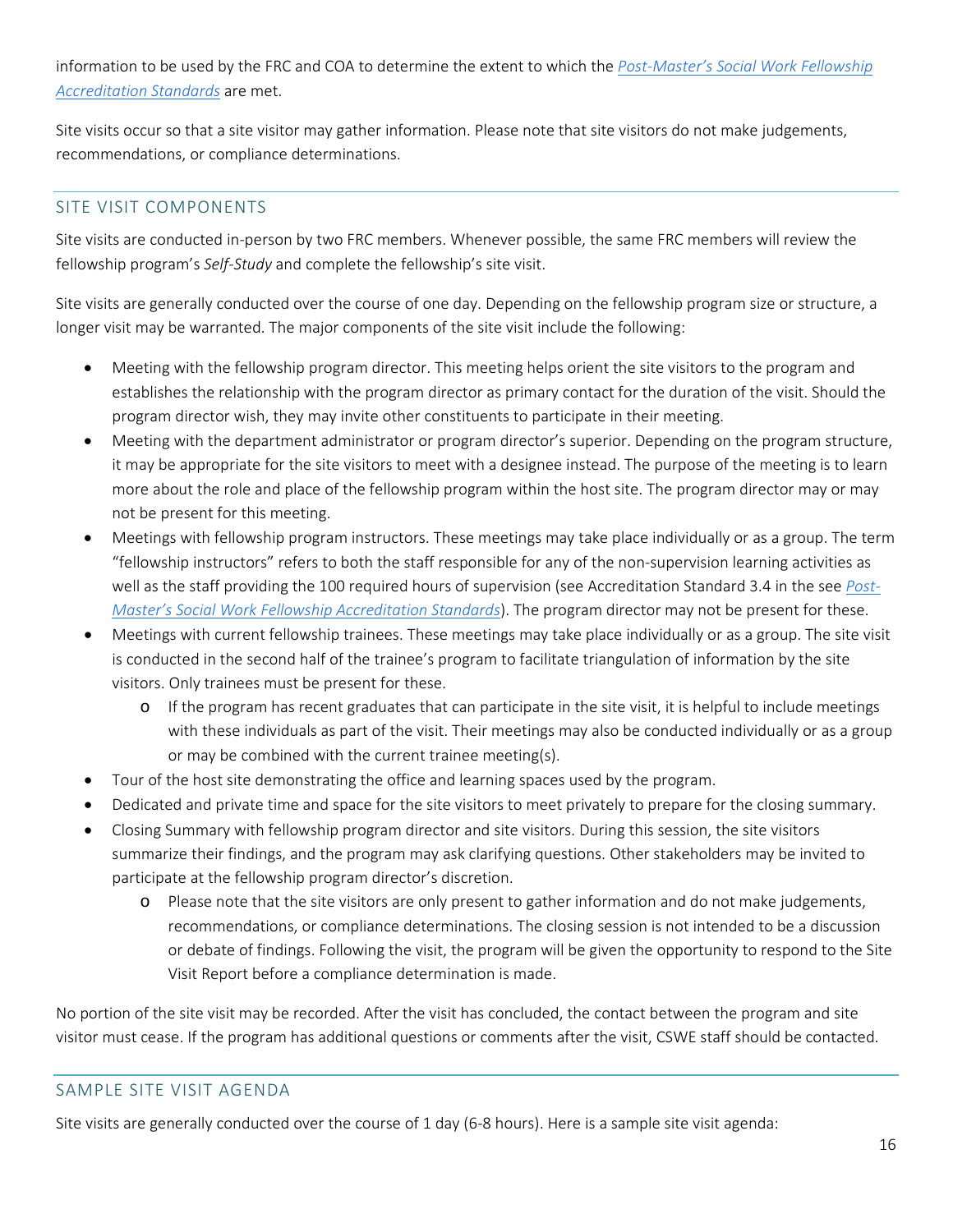| 8:00am             | Site Visitors meet with Fellowship Program Director                                                  |
|--------------------|------------------------------------------------------------------------------------------------------|
| 9:00am             | Site Visitors meet with Department Administrator/fellowship program director's superior              |
| $9:30$ am          | Site Visitors meet with Fellowship Instructors                                                       |
| 11:00am            | Tour of Host Site                                                                                    |
| 12:00pm            | Lunch & document review                                                                              |
| 1:00 <sub>pm</sub> | Site Visitors meet with current trainees and graduates (if applicable)                               |
| 2:00 <sub>pm</sub> | Executive session of site visit team                                                                 |
| 2:30 <sub>pm</sub> | Closing meeting/Summary of Review with program (may be just Director or include other program staff) |

#### <span id="page-16-0"></span>EMERGENCY PROCEDURES

CSWE recognizes that scheduled visits may need to be delayed or cancelled due to special circumstances beyond the control of relevant parties. Examples of these special circumstances include inclement weather conditions, natural or manmade disasters, or changes to visitor's or key personnel's schedules due to unforeseen personal matters. As this list is not exhaustive, the visitor or program is encouraged to contact CSWE staff to discuss special circumstances that may affect the completion of the visit. Cancelling or delaying a visit is an extenuating circumstance. Due to complexity in scheduling visits, cancellations and delays will be avoided whenever possible.

Should an emergency arise, and the site visit must be cancelled, please immediately notify the CSWE staff and the other parties (visitor(s) and program) via telephone and email. CSWE staff will correspond with the program and site visitors the next business day to arrange next steps.

In the event that a visit cancellation or delay is prompted by the program, any fees or additional costs associated with the delay must be covered by the program.

### <span id="page-16-1"></span>COHORT REPORT

Accredited fellowship programs are required to complete a *[Cohort Report](https://www.cswe.org/accreditation/post-master-s-social-work-fellowship-accreditation-180760e5e7cfc1166d9603bd07104639/)* within sixty (60) days of each cohort's completion date.

The purpose of the Cohort Report is to obtain information on the recent cohort and program assessment activities. The report also includes verification of the program's continued compliance with key accreditation requirements.

If an accredited fellowship program fails to submit a Cohort Report on time, the COA may initiate an adverse action.

### <span id="page-16-2"></span>SUBSTANTIVE CHANGES

Fellowship programs must notify CSWE in a timely manner of changes that may affect the program's ability to meet accreditation requirements. CSWE must be informed in advance of major fellowship changes, including but not limited to the following:

- Change in fellowship program director
- Change in ownership of host site
- Change in fellowship's mission or purpose
- Change to fellowship format (full-time, part-time)
- Increase in number of trainee positions
- Major modifications to curriculum that result in changes to learning outcomes
- Decrease in resources (financial, personnel, facilities, equipment, trainee positions)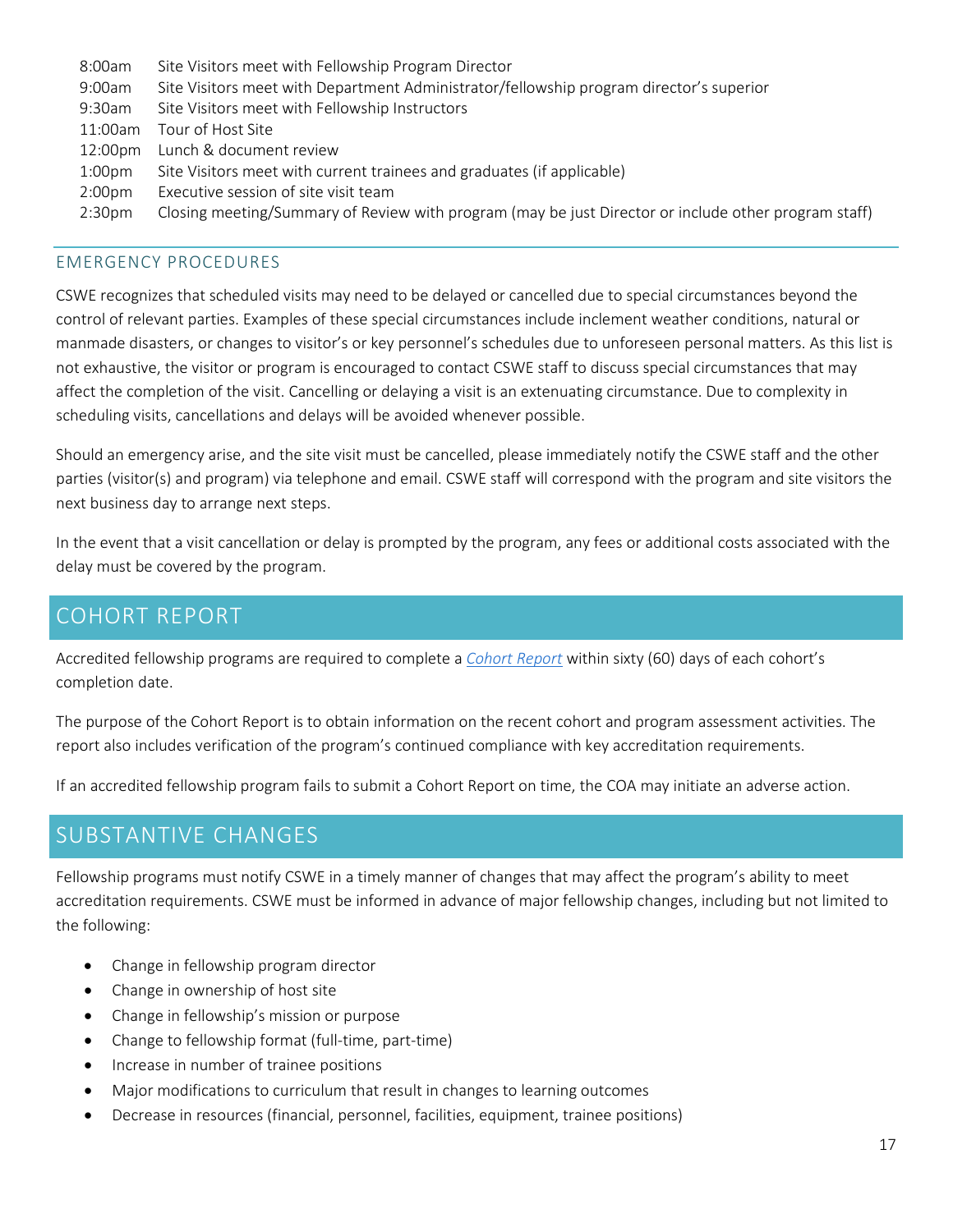Fellowship programs must submit to CSWE staff a detailed written description of the proposed change(s) and the potential impact on compliance with the Eligibility Requirements and/or *[Post-Master's Social Work Fellowship](https://www.cswe.org/accreditation/post-master-s-social-work-fellowship-accreditation-180760e5e7cfc1166d9603bd07104639/)  [Accreditation Standards](https://www.cswe.org/accreditation/post-master-s-social-work-fellowship-accreditation-180760e5e7cfc1166d9603bd07104639/)*. CSWE staff members and, if necessary, the FRC and/or COA, review the fellowship change(s) and may

- Request additional information,
- Request that the program submit a *Self-Study*, or
- Request a site visit (See [Site Visits](#page-14-5) an[d Fees\)](#page-13-2)

After the review has been completed, CSWE staff notes the proposed change and includes the information in the next scheduled review or informs the program of any needed immediate additional actions.

The only exception to notifying CSWE in advance is the occurrence of an unavoidable event beyond the reasonable control and anticipation of the fellowship program (e.g., sudden departure of fellowship director, resources affected by a natural disaster). In such instances, it is incumbent on the fellowship program to immediately inform CSWE in writing of the change and to include a proposed plan for maintaining consistency in program delivery and a plan for maintaining compliance with the *[Post-Master's Social Work Fellowship Accreditation Standards](https://www.cswe.org/accreditation/post-master-s-social-work-fellowship-accreditation-180760e5e7cfc1166d9603bd07104639/)*.

## <span id="page-17-0"></span>CONFLICTS OF INTEREST & CONFIDENTIALITY

To ensure that programs receive an equitable and impartial review from the FRC and COA free from any ethical conflicts or inappropriate influences that could either corrupt the integrity of the accreditation process or could result in any appearance of impropriety, the following conflict of interest and confidentiality policies and procedures shall be in place.

#### <span id="page-17-1"></span>CONFLICTS OF INTEREST

A variety of situations exist where the potential for ethical dilemmas in the form of a conflict of interest can arise, when volunteers serve in the capacity of an FRC COA member. Some of these potential ethical conflicts are easily discernable and others more nuanced. The questions of whether an FRC or COA member can act in an impartial manner free from any bias, or the potential for the program to believe that any such lack of impartiality exists, should be paramount to determining the existence of a potential ethical conflict of interest.

Some examples of conflicts of Interest include the following scenarios: a representative of CSWE (including members of the FRC and COA) is employed or was formerly employed by the organization whose program is being evaluated, is employed by an organization that is located in close proximity to or that is in direct competition with the organization whose program is being evaluated or attended the organization whose program is being evaluated. Additionally, a personal interest or relationship that would result in a biased review of a program is also deemed to be a conflict of interest.

Programs undergoing review are asked to identify potential conflicts of interest with any FRC member. If a program is aware of any potential conflict of interest issue, they are responsible for immediately notifying CSWE staff of such potential conflict of interest, so that alternative arrangements can be made. Should it later be determined that a program knew or should have known of a potential conflict of interest and did not disclose this, it could have a potential adverse impact on their accreditation status.

Should an FRC or COA member be aware of any potential conflicts of interest, it is also their responsibility to immediately notify CSWE Staff of such potential conflict of interest, so that alternative review or visit arrangements can be made.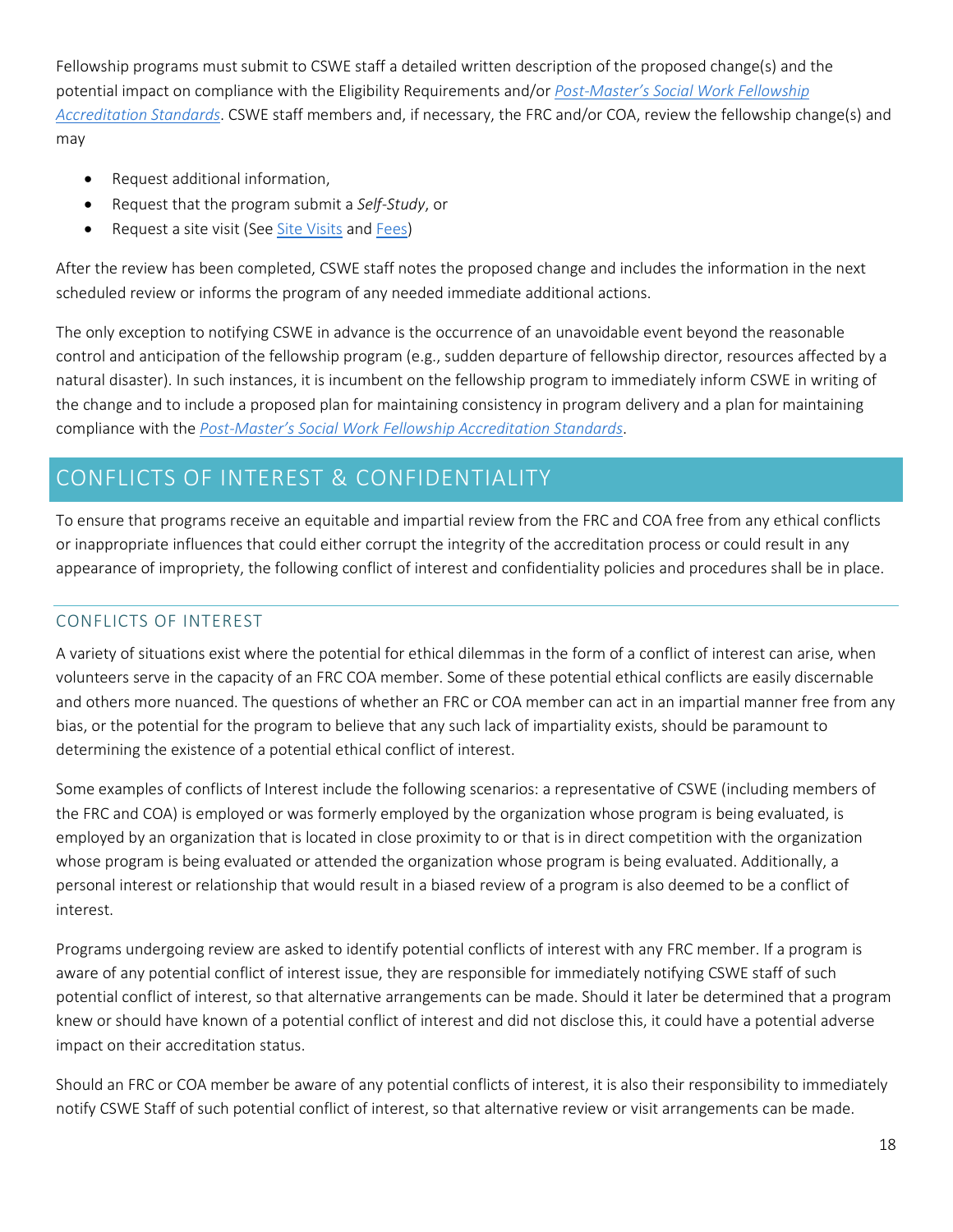Should it be later determined that an FRC or COA member knew or should have known of a potential conflict of interest and did not disclose this, they will be referred to the Executive Director of the Department of Social Work Accreditation for remediation and potentially removed from future service.

#### <span id="page-18-0"></span>CONFIDENTIALITY

Program materials provided to the FRC and COA are strictly to be used in furtherance of the accreditation process for the specific program that developed those materials. These materials are confidential, as is the review process. FRC nor COA member may not use any of that program's materials for any other purpose and must dispose of, delete, and/or destroy any program-related materials following review. Any FRC or COA member who is found to have used program materials for personal gain, consultant work, internal use by their own program, or discusses confidential program material or findings with any external source outside of CSWE staff, will be removed from service.

### <span id="page-18-1"></span>APPEALS

The following COA decisions are adverse actions and are eligible for appeal:

- Deny a Site Visit
- Deny Initial Accreditation
- Place the program on Conditional Accredited Status
- Initiate Withdrawal of Accredited Status

If a program receives an adverse decision, the COA provides two appeals procedures: reconsideration and panel review. Reconsideration must be completed before moving to the panel review. The procedures are outlined in 1.2.6 Appeals of COA Decisions in the *[CSWE Handbook of Social Work Accreditation Policies and Procedures](https://www.cswe.org/accreditation/standards/epas-handbook/) (EPAS Handbook).*

### <span id="page-18-2"></span>**COMPLAINTS**

Formal complaints to the Commission on Accreditation (COA) must pertain to matters related to program compliance with accreditation standards. Persons, groups, or organizations related to the program are considered recognized complainants and may file a complaint.

The COA is not authorized to adjudicate, arbitrate, or mediate individual instructor or trainee grievances against a program. The COA does not accept complaints about individuals. Complainants must use all appropriate institutional and professional channels of appeal before filing a formal complaint with COA CSWE. The institutions in which programs are housed assume responsibility for implementing and enforcing their own policies in these areas. When alleged violations cannot be resolved within the institution, appellate procedures within state systems of higher education or state judicial courts should be used to assess and enforce institutional compliance with policies.

#### <span id="page-18-3"></span>INSTRUCTIONS TO FILE A COMPLAINT

Once you have reviewed all guidelines, please submit a complete [Fellowship Complaint Form](https://www.cswe.org/accreditation/post-master-s-social-work-fellowship-accreditation-180760e5e7cfc1166d9603bd07104639/) electronically to the Executive Director of the Department of Social Work Accreditation.

Formal complaints must be submitted in writing to the Executive Director of the Department of Social Work Accreditation with evidence that the complaint meets the following criteria: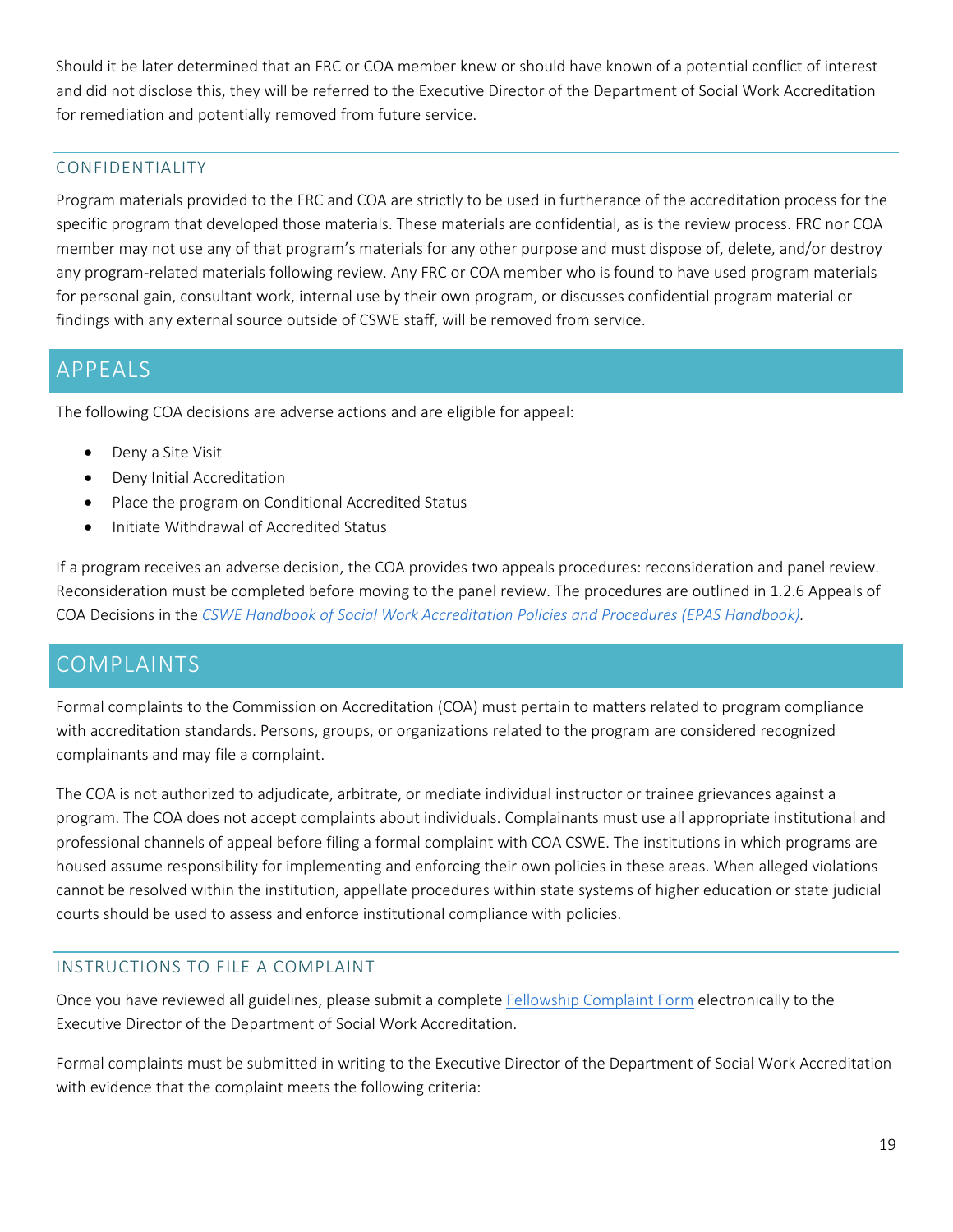- Filing is by a recognized complainant.
- The complaint is accompanied by documentation showing that the complainant has exhausted all appropriate institutional and professional channels for resolution.
- The complaint is related to a possible violation of one or more accreditation standards.
- The documentation submitted in the formal complaint must be connected to a possible violation of one or more accreditation standards.
- The complainant must provide evidence that the program director, or department administrator, of the program named in the complaint was given a copy of the complaint, including all materials submitted to the COA.

#### <span id="page-19-0"></span>EVALUATION TO DETERMINE IF CRITERIA HAVE BEEN MET

Once you have reviewed all guidelines, please submit a complete [Fellowship Complaint Form](https://www.cswe.org/accreditation/post-master-s-social-work-fellowship-accreditation-180760e5e7cfc1166d9603bd07104639/) electronically to the Executive Director of the Department of Social Work Accreditation.

On receipt of the formal complaint, the Executive Director determines whether the criteria for formal complaints have been fully met and whether the complaint falls within the COA's authority. If the Executive Director determines that the complaint does not meet the criteria for formal complaints or is not within the COA's jurisdiction, the complainant is notified and given specific reasons for the refusal.

If the Executive Director determines the complaint meets the criteria for a formal complaint, the complainant and the program concerned are notified. The program has thirty (30) calendar days from receipt of the complaint to respond. The Executive Director shares the program response with the complainant, who is given two weeks to respond. The Executive Director presents the formal complaint, the program's response, and the complainant's response to the COA during its next regularly scheduled meeting and recommends a decision.

The COA may decide to take one of the following actions.

- Find the program in compliance with the accreditation standards and dismiss the complaint. If the COA dismisses the complaint, the chair notifies the complainant and the program, stipulating the reasons for the COA's action.
- Find the program out of compliance with one or more accreditation standards and place it on conditional accreditation. The program is placed on conditional accredited status if the COA believes that noncompliance issue(s) can be resolved by the program within 1 year. Conditional status is an adverse decision, and programs may request reconsideration. If the program accepts the COA's decision, it submits a restoration report.
- Find the program out of compliance with one or more accreditation standards and initiate withdrawal of accredited status. The COA initiates withdrawal of accredited status if it believes that the program cannot take corrective action within 1 year.
	- o The program is required to work with CSWE staff to make arrangements for the graduation or transfer of its trainees and determine the date the accreditation will be withdrawn. The decision to initiate withdrawal of accredited status is an adverse one, and programs may request reconsideration.
- Order a Modified Site Visit. If the COA believes that a program may be out of compliance with one or more accreditation standards, the COA orders a modified site visit to collect more information. A visitor is sent, at the program's expense, to review specific compliance issues. This program is reviewed at the next COA meeting after the site visit.
- Defer action. If the COA finds evidence that the program has made reasonable progress in rectifying the situation, it can defer the decision to a COA meeting within the next year.